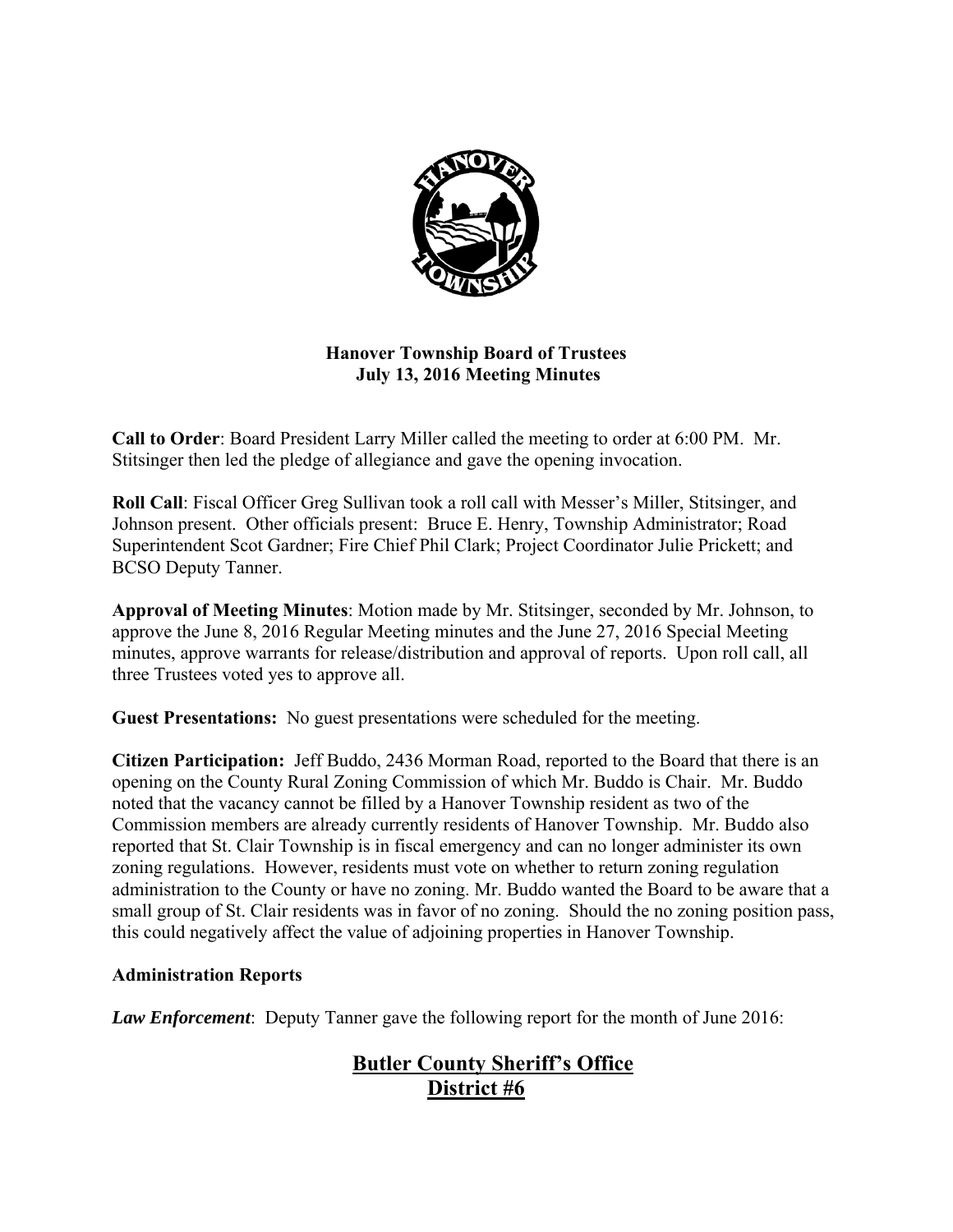# **Hanover Township Contract Cars Monthly Report for June 2016**

| <b>Month Totals*</b><br><b>Activity Area</b>                                                                                                                                                                                                | YTD                                           |
|---------------------------------------------------------------------------------------------------------------------------------------------------------------------------------------------------------------------------------------------|-----------------------------------------------|
| Dispatched Calls: 153<br>$\bullet$<br>Felony Reports: 06<br>Misdemeanor Reports: 16<br>Non-Injury Crash: 05<br>Injury Crash: 04                                                                                                             | 946<br>33<br>59<br>42<br>14                   |
|                                                                                                                                                                                                                                             | .148                                          |
| Assists/Back Up: 20<br>٠<br>Felony Arrests: 01<br>Misdemeanor Arrests: 07<br><b>OMVI</b> Arrests: 00                                                                                                                                        | 107<br>11<br>22<br>03                         |
|                                                                                                                                                                                                                                             | 36                                            |
| Traffic Stops: 21<br><b>Moving Citations:23</b><br><b>Warning Citations: 05</b><br>FIR Cards: 0<br>$\bullet$<br>Civil Papers Served: 0<br>٠<br><b>Business Alarms: 1</b><br>Residential Alarms: 07<br>$\bullet$<br>Special Details: 19<br>٠ | 86<br>111<br>17<br>00<br>00<br>16<br>59<br>85 |
| COPS Times: $3,400$ ( <i>Min.</i> )<br>Vacation Checks: 17<br>$\bullet$                                                                                                                                                                     | 25,600<br>326                                 |

\*\*\*\*\*\*\*\*\*\*\*\*\*\*\*\*\*\*\*\*\*\*\*\*\*\*\*\*\*\*\*\*\*\*\*\*\*\*\*\*\*\*\*\*\*\*\*\*\*\*\*\*\*\*\*\*\*\*\*\*\*\*\*\*\*\*\*\*\*\*\*\*\* Reporting: Deputy Tanner and Deputy Mayer/by BEH.

*Fire/EMS*: Chief Clark presented the following report for the month of June 2016.

# **Hanover Township Fire Department Monthly Report for June - Phil Clark Fire Chief**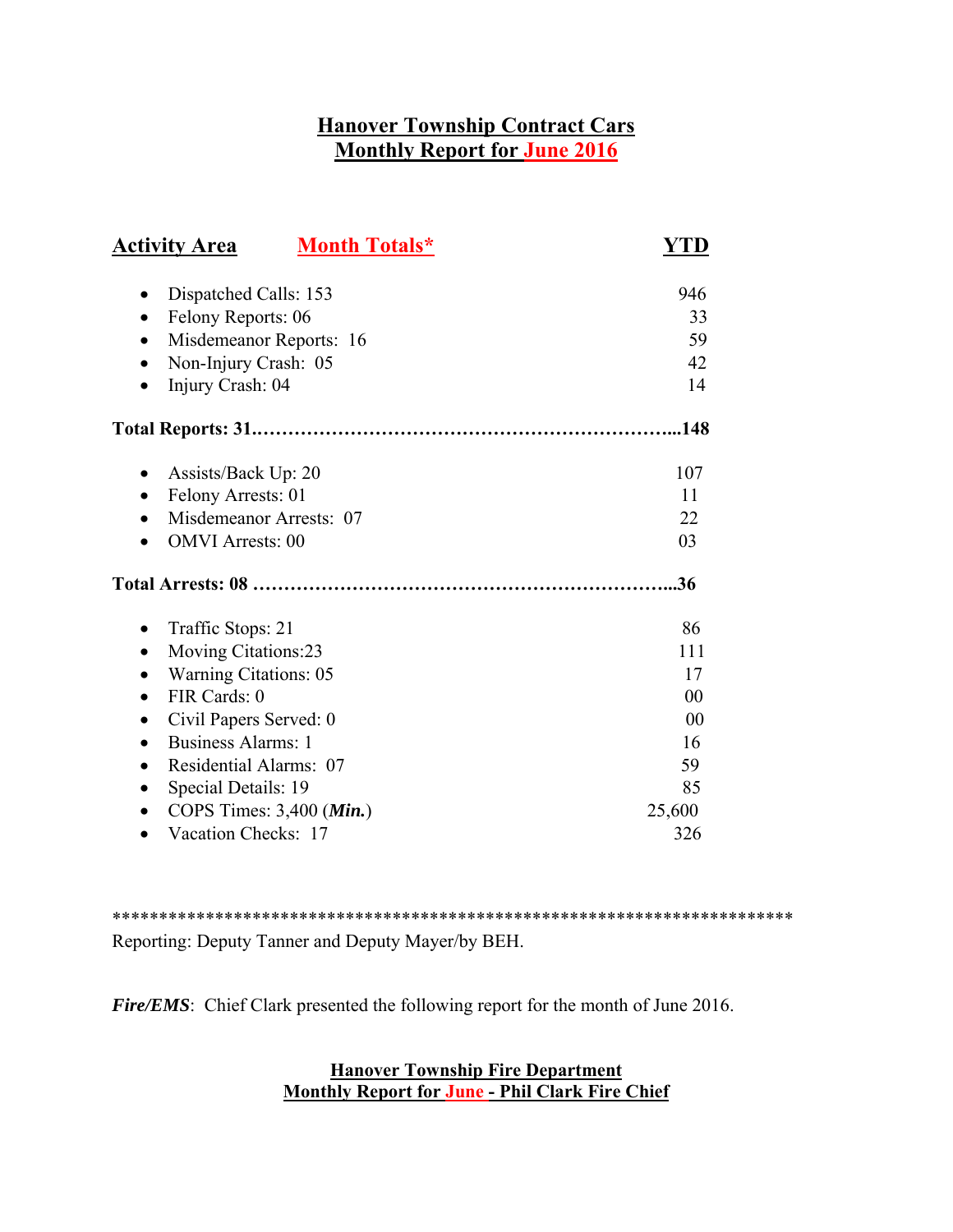# **(Presented in July 2016)**

Run and detail activity for the Fire and EMS operations are reflected in the following numbers:

| 44                                                        |
|-----------------------------------------------------------|
| 05                                                        |
| 12                                                        |
| 01                                                        |
| Air & Light Truck Call Out: Moved by EMA to Ross Township |
| 00                                                        |
| 00                                                        |
| <b>62 Runs/Operations</b><br>(61 Fire/EMS Runs)           |
|                                                           |
| (June 2015): 71 Runs/Operations)                          |
|                                                           |
|                                                           |
| Ten Year Average: 702                                     |
|                                                           |
|                                                           |
|                                                           |
|                                                           |
|                                                           |
|                                                           |
|                                                           |

*Road/Cemetery*: Road Superintendent Scot Gardner presented the following report for the month of June 2016:

#### **SUPERINTENDENT'S REPORTS (July 13, 2016)**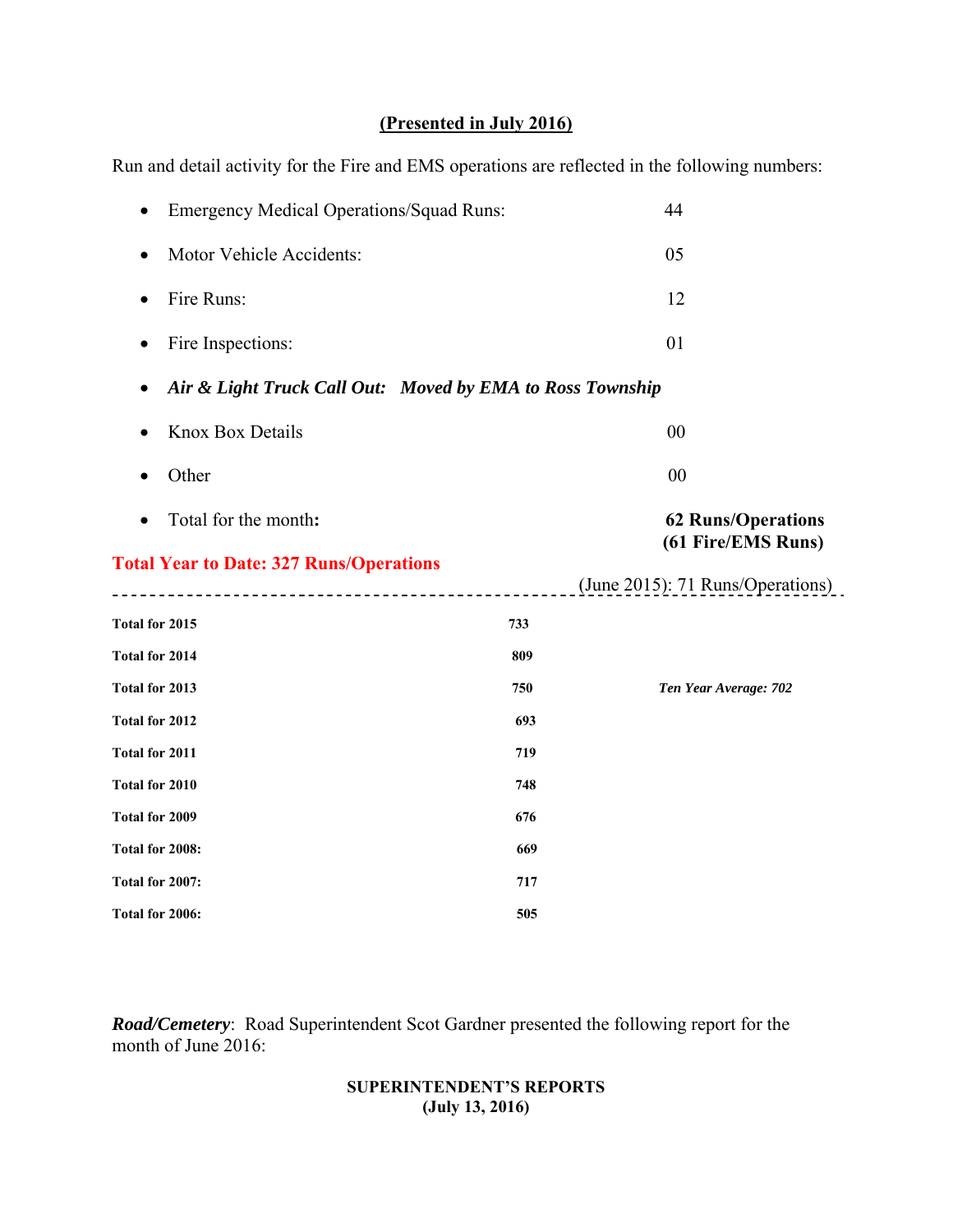Millville Cemetery Operations Report June 1 through June 30, 2016

| 15 Graves sold to Township residents (@ \$610)-----------\$ 9,150.00  |       |
|-----------------------------------------------------------------------|-------|
| 1 Grave sold to Township residents (@ \$500)--------------- \$ 500.00 |       |
|                                                                       |       |
|                                                                       |       |
|                                                                       |       |
|                                                                       |       |
|                                                                       |       |
| Foundation and Marker installation fees------------------\$ 3,801.60  |       |
|                                                                       | 25.00 |
|                                                                       |       |

Other Cemetery activities:

- 1. Cleaned equipment
- 2. Walked through entire Cemetery and picked up trash
- 3. Fixed graves
- 4. Cleaned Shop
- 5. Cut grass five times/weed-eated three times
- 6. Installed one flush mount marker
- 7. Greased and changed lawn mower
- 8. Greased hoe and dingo
- 9. Built 12 foundations
- 10. Poured 12 foundations

#### **Road, Streets and Park (Scot Gardner)**

- 1. Installed 30 yards of wood chips in the playground area.
- 2. Re-striped Park parking lot.
- 3. Installed three new stop signs in Park parking lot.
- 4. Replaced chains on tire swing, bolts in the gametime multi-unit, and ropes on the pirate ship.
- 5. Extended the parking lot drain pipe 80 feet to drainage ditch in the Walking Trail.
- 6. Replaced shingles blown off by wind on Main Shelter.
- 7. Cut back honeysuckle and bush-hogged along farm field beside playground and Walking Trail.
- 8. Trimmed around the trees and the fence around the perimeter of the Walking Trail.
- 9. Pulled weeds out from the Memorial and the Gazebo.
- 10. Finished dirt work and seeding at the DeCamp Cemetery.
- 11. Mowed grass on all Township properties four times.
- 12. Cleaned Community Center carpet.
- 13. Picked up brush dumped on Woodbine Road.
- 14. Worked with KRC Mechanical and Simplex-Grinnell on the Firehouse AC system and fire sprinkler system.
- 15. Performed monthly park, truck and storm water inspections.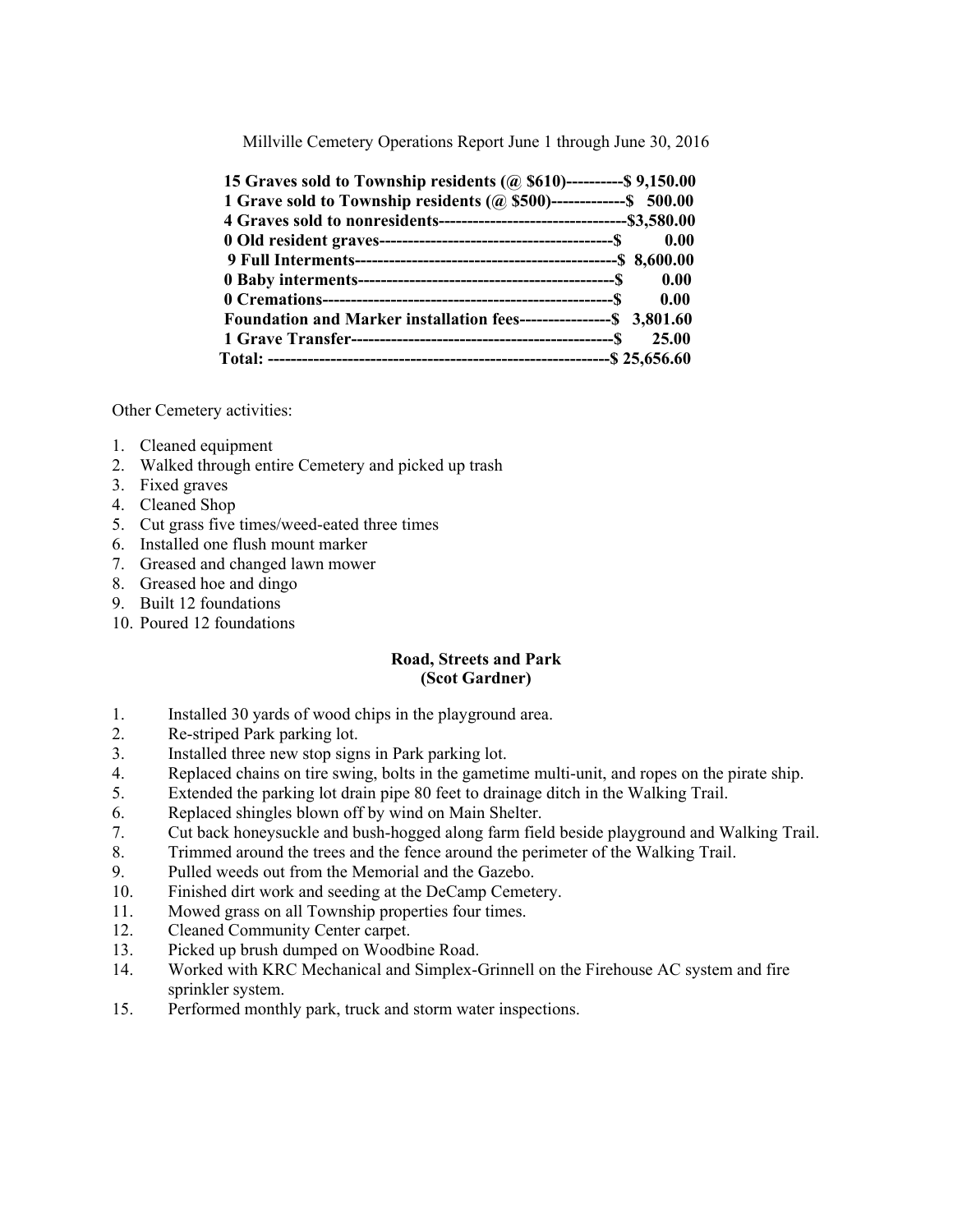# *Administrator's Report (Financials and Personnel Issues)*

Mr. Henry presented the following report to the Board:

#### **Administrator June Summary Report (July 13, 2016)**

- **Fire/EMS Run Data:** Dispatch Log information for May and June 2016. Prepared summary overview of data.
- **Fire Department:** Continued work with Chief Clark, Greg Sullivan and Jennifer Mason on EMS issues, computerization and clarification of responsibilities. It appears substantial progress has been made and most computerization is up and running according to Jennifer Mason. Training is still continuing to occur.
- **Health Insurance Matters**: Worked with our insurance broker to get all necessary forms completed prior to June 27, 2016. Negotiated and signed agreement for coverage by Aetna Insurance effective July 1, 2016 through June 30, 2017. Sent requests for individual insurance cards.
- **Personnel**: New overall personnel policy book still being worked on. The goal is to have a complete book for approval by end of July 2016 subject to finishing final typing.
- **Park Committee/Veterans Committee and Special Events**: Sent out a mailer with questions to the Park Committee and sponsor packets. Spoke with Committee members individually about event participation. Met on June 25th early to do final prep work for Kids Fest. Worked Kids Fest event. Sent out notices for winery participation of August 27th and worked on speakers for Veterans Day.
- **Kids Fest**: Was successfully held on June 25th. Over 200 kids participated, slightly lower than in 2015. Cash sponsors and prize contributors are outlined in the attached information sheet.
- **Drainage Issues:** Followed up on complaints called in. Meet with BCEO staff and Chenoweth Family reference 2536 Gardner Road flooding on June 9th. Sent follow up questions to the Prosecutor's Office and BCEO.
- **Capital Equipment Planning**: Prepared follow up documents for the Board for examining capital equipment needs 2017 through 2022. A strategic Board Session should be held to determine future funding priorities. Matter is still pending.
- **Open Burning Issues:** Talked with two residents about open burning requirements and laws.
- **Nuisance Properties:** Currently working on over 20 properties. With no staff it is difficult to address all of these. Any properties going through the full statutory process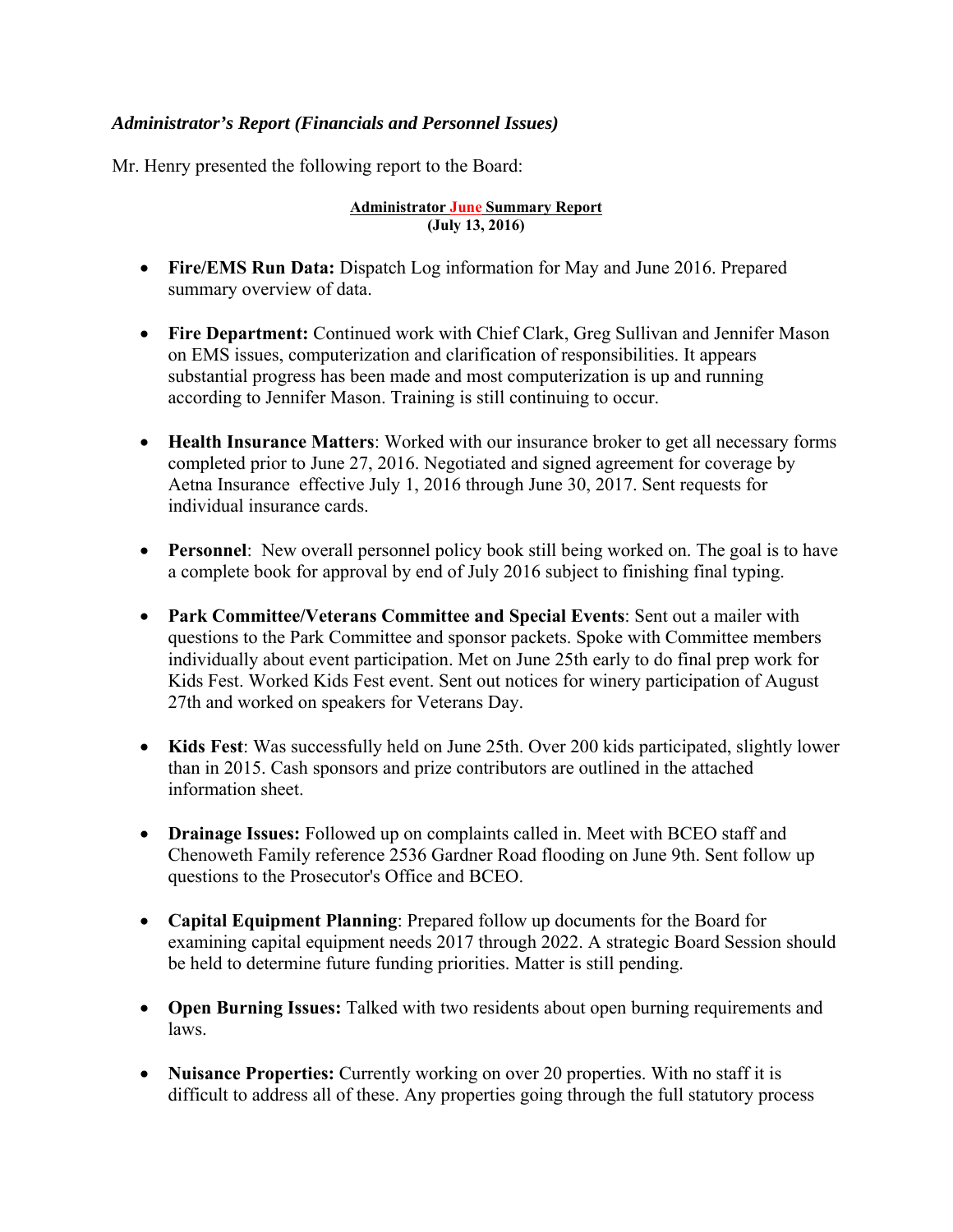requires a Title Review which no longer is handled by the Prosecutor's Office for the Township.

- **Memorial Tree Program:** Worked with two families on the selection, purchase and memorial marker under the Memorial Tree program.
- **Finances and Tax Levy Issues**: Prepared a special briefing report for the Board of Trustees special meeting held on June 27th. Sent Mary Ann Nardiello of the Prosecutor's Office the decision by the Board to seek two levies, the proposed time schedule and draft resolutions for review.
- **Electric Aggregation**: Working with Mark Bishop on Resolution language. Sent information to Roger Gates for review. Prepared resolutions for consideration in July.
- **Board, Financial Reports and Payroll Reports**: Obtained data from the Fiscal Officer and prepared Township funds analysis for the monthly Board meeting. Prepared Trustee packets. Prepared numerous contracts and permits for facility rentals. Worked with Ms. Prickett on payroll issues and time sheets for staff.

## **Personnel Actions and Other Items of Note**

#### *Appointment of new personnel and Personnel actions:*

#### *Fire Department:*

*Ben Rhodes resigned effective June 8, 2016.* 

*Hire: William Zoz Fire Fighter/EMT 9111 Cobblechase Court Cincinnati 45251 Mathew Estridge Fire Fighter/EMT-B 11 Maple Court Hamilton 45013 Darius Thompson Fire Fighter EMT-B 2123 Stahlheber Road 45013 Jason Bunger Fire Fighter/EMT-B 2222 Wagon Wheel Drive Hamilton 45013 Hayden Roberts Fire Fighter/EMT 5175 Red Bird Lane Hamilton 45011 Blaine Bradley Fire Fighter 3264 Springbrook Drive Hamilton 45011* 

#### *Road Department:*

*Caleb Keeler, seasonal Public Works Worker I resigned his position to work for Butler County effective July 11th.* 

*Within the approved Classification/Pay plan, Roger Allen Public Works Worker II pay rate to \$17.38 per hour effective July 18, 2016 consistent with past practice.* 

*Within the approved Classification/Pay Plan, Michael Jackson Public Works Worker I PT pay rate to \$11.00 per hour effective July 18, 2016 consistent with past practice.*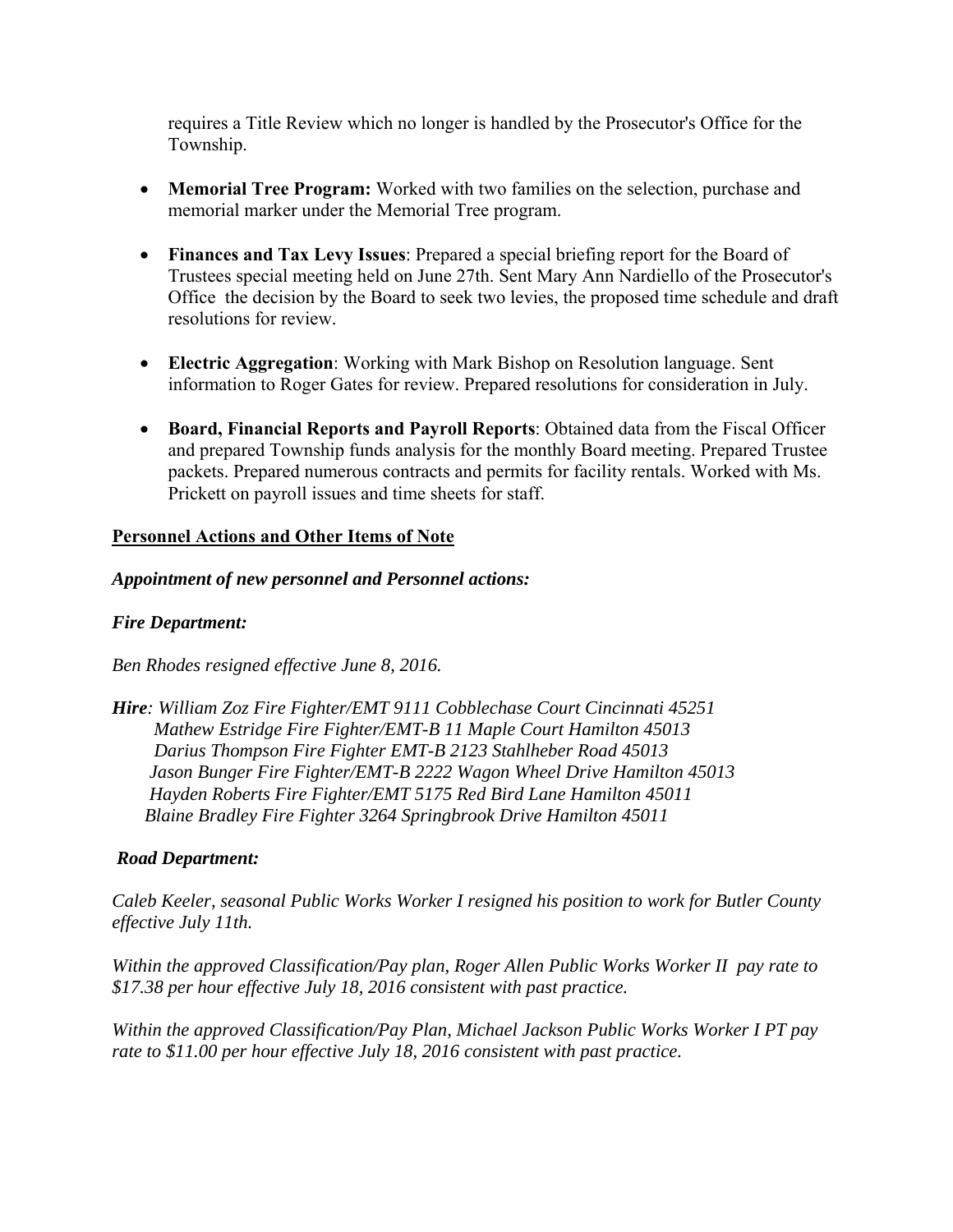*Trying to make do with existing personnel for road and cemetery functions. Maya be seeking additional PT/Seasonal help. Still evaluating funds to determine if we can fill the open full time slot.* 

# *Cemetery:*

*Revenues are running well. At this time, no final decision on Cemetery supervisory position. Brian Batdorf continues to oversee the Cemetery operation.* 

## *Other General Actions Non Personnel Related: (Still in Progress)*

**Studying ways to secure records** properly and find space as the Township storage is limited at this time. Also still have to finish new formatting of approved Records Retention Schedule to be presented to the state.

**Working on Personnel Handbook** and consolidation of Township Policies for approval by the Board.

**Capital Planning:** As reviewed with the Board, working on guidelines for preparation of a 5 year Capital Plan for the Township. Five major requests by department have been submitted. A special meeting is needed to review the list and make decisions in light of budgetary constraints during the last quarter of 2016.

#### **Of Note- Budget Information for June 30, 2016**

**Cash Balance as of June 30, 2016: \$1,231,659.27** 

**1) Total Expenditures all funds for June 2016**: \$89,414.54 plus debt retirement \$136,580.00 **2) Total General Fund cash on hand June 2016: \$**462,701.43 (37.57%) of Total funds **3) Total Fire/EMS Fund cash on hand June 2016**: \$280,874.67 (22.81%) of Total funds

**4)** *Monthly Revenue and Expenditure Reports by fund are attached to this report.* 

#### *History of Cash Balances*

| <b>Fiscal Year 2014</b>            |       | <b>Fiscal Year 2015</b> |  |
|------------------------------------|-------|-------------------------|--|
| Jan-Cash Balance: \$1,380,611.21   | Jan:  | \$1,148,374.71          |  |
| Feb-Cash Balance: \$1,331,175.05   | Feb:  | \$1,158,413.75          |  |
| Mar-Cash Balance: \$1,259,054.92   | Mar:  | \$1,551,667.37          |  |
| April-Cash Balance: \$1,546,929.78 | Apr:  | \$1,458,584.04          |  |
| May-Cash Balance: \$1,524,373.14   | May:  | \$1,477,662.73          |  |
| June-Cash Balance: \$1,506,977.71  | June: | \$1,393,267.44          |  |
| July-Cash Balance: \$1,517,738.15  | July: | \$1,332,264.37          |  |
| Aug-Cash Balance: \$1,286,101.15   | Aug:  | \$1,125,949.35          |  |
| Sept-Cash Balance: \$1,533,842.91  | Sept: | \$1,449,880.79          |  |
| Oct- Cash Balance: \$1,444,676.89  | Oct:  | \$1,362,945.99          |  |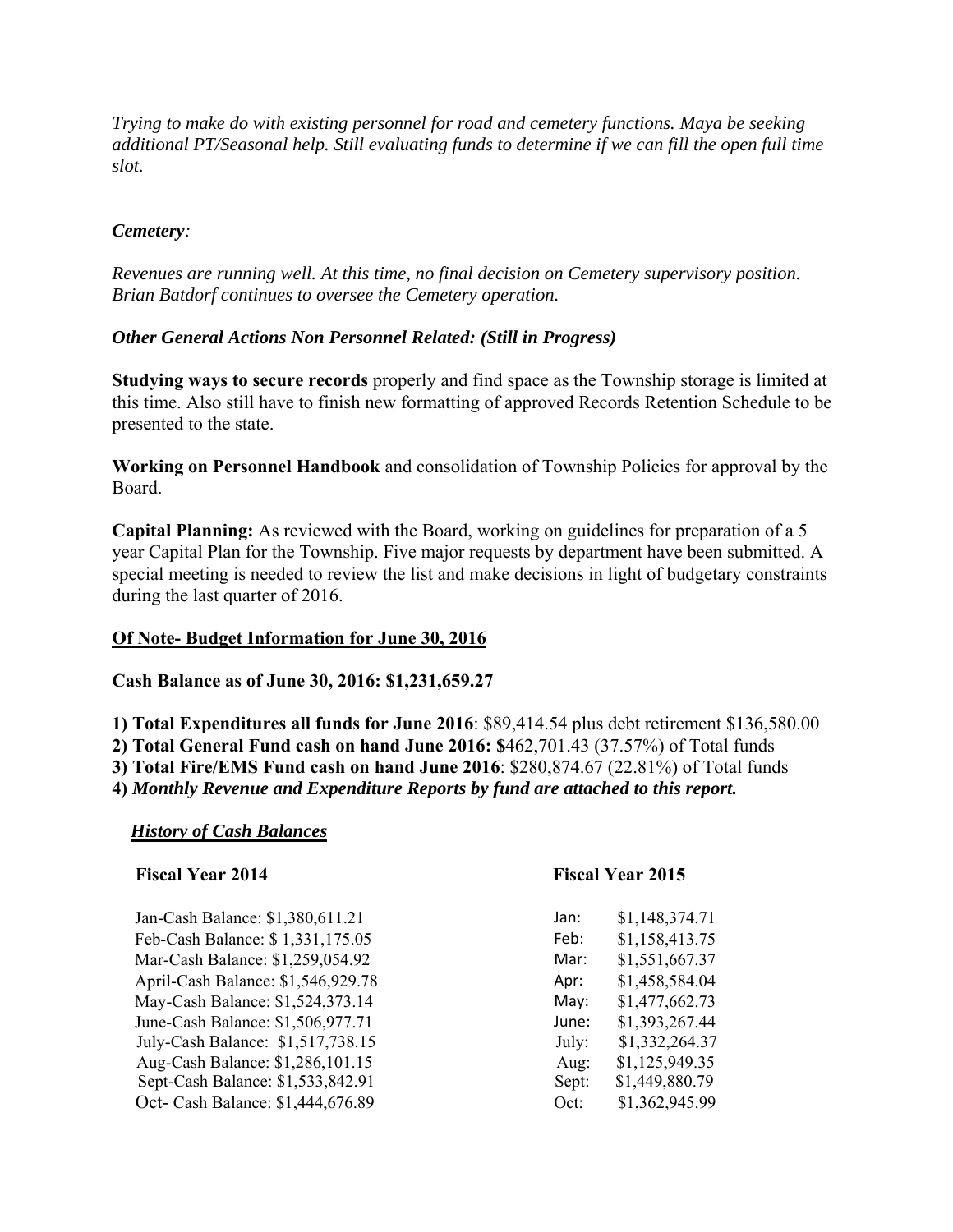Nov- Cash Balance: \$1,384,569.72 Nov: \$1,194,472.00  **Dec-Cash Balance: \$1,324,682.90 Dec: \$1,093,559.61 Fiscal Year 2016** 

 **Jan- Cash Balance: \$1,086,880.70 Feb- Cash Balance: \$ 975,051.11 Mar- Cash Balance: \$ 929,271.02 Apr- Cash Balance: \$1,259,751.18 May- Cash Balance: \$1,256,517.69 June- Cash Balance: \$1,231,659.27** 

**General Note: The Fiscal Officer and Administrator are very concerned about the ongoing significant negative impact of property devaluations and state cuts have had on the budget/revenues as discussed in previous Board briefings. Plans are underway to make any necessary cuts/adjustments especially for fire operations in case the levy does not get approved. Other areas such as road related issues and General Fund problems continue to exist and will need attention as previously discussed. The Tax Budget to be filed in July 2016 may have some significant reductions.** 

**\*\*\*\*\*\*\*\*\*\*\*\*\*\*\*\*\*\*\*\*\*\*\*\*\*\*\*\*\*\*\*\*\*\*\*\*\*\*\*\*\*\*\*\*\*\*\*\*\*\*\*\*\*\*\*\*\*\*\*\*\*\*\*\*\*\*\*\*\*\*\*\*\*\*\*\*\*\*\*\*\*\*\*\*** 

#### Kids Fest **June 25, 2016**

#### **MAJOR EVENT SPONSOR**

**Stony Run Enterprises** 

#### **FITNESS FOR FUN RACE SPONSOR**

**Reffitt's Garage and Towing** 

#### **Contributing Sponsors**

- **Hanover Township Board of Trustees**
- **Butler Rural Electric**
- **First Millville Baptist Church**
- **Kelly's Bakery**
- **Allstate Insurance**
- **Ladies Industrial Band**
- **Bruce E. Henry**
- **Julie Prickett**

#### **IN KIND SERVICES**

**Hanover Township Park Committee Hanover Township Fire Department Hanover Township Road Department Butler County Sheriff's Office Isaac Walton League Lane Library Book Mobile MetroParks Butler County Lt. Terrence C. Graves Detachment of the USMC League**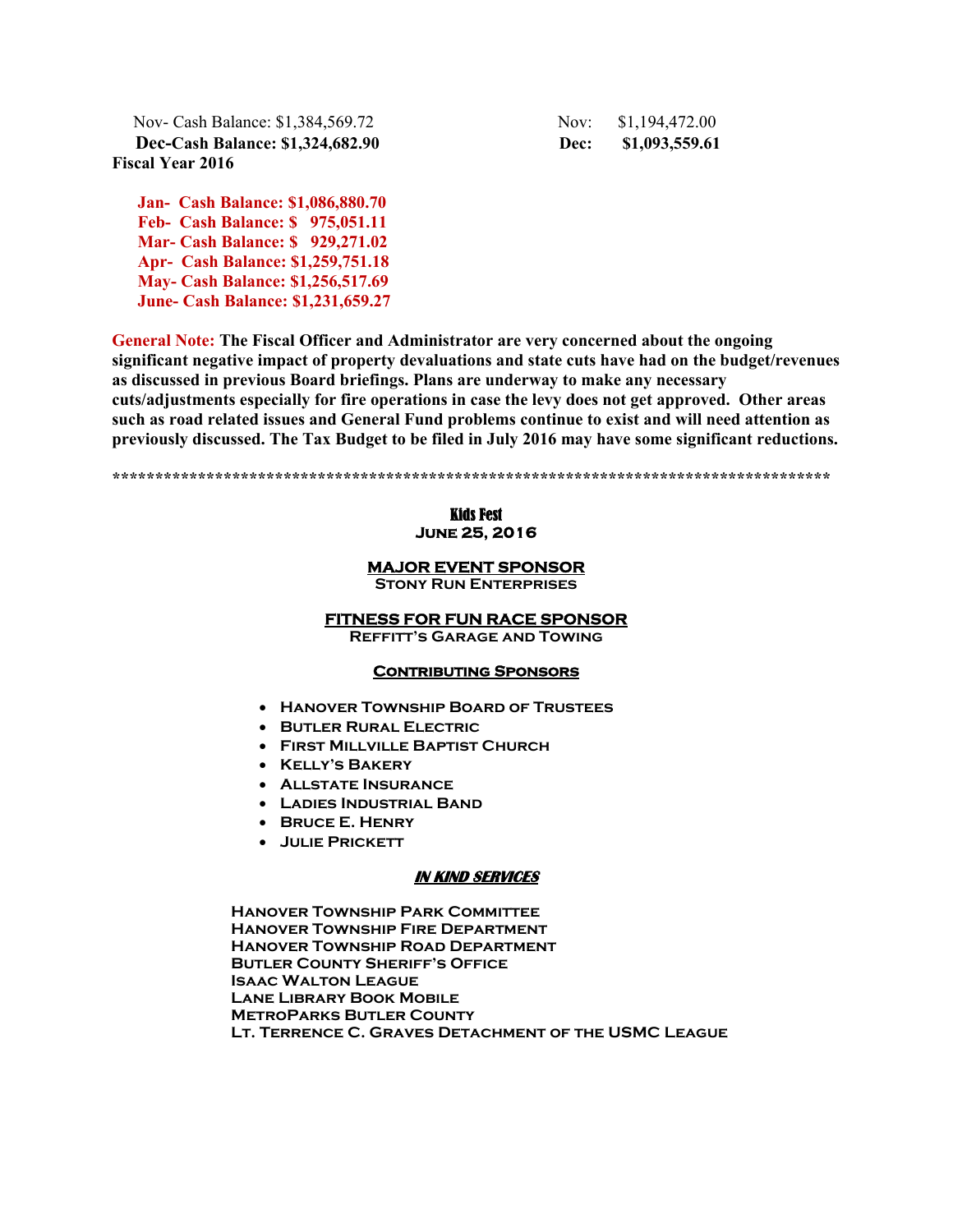Mr. Henry also distributed revenue and expenditure reports. Mr. Henry asked the Board to note the Kids Fest sponsors list and to note the Township funds and cash balance history. Mr. Henry remarked that the Fire fund is down due to decreased property valuations as well as due to a lag in insurance run billings.

# *Old Business*

*May and June 2016 Fire/EMS Run Data Summaries:* Mr. Henry provided run data summaries for the months of May and June and noted the average response time for the month of June was 10.81 minutes, with the busiest days being Wednesday and Saturday and first shift being the busiest shift. It was also noted that there was an increase in mutual aid in both May and June. Chief Clark stated the dispatch reports show mutual aid responding even when they have been disregarded. Mr. Johnson noted that dispatch is not allowing enough time for the initial department to respond before putting out a call for mutual aid. The Board directed the Township Administrator to contact the County dispatch supervisor to clarify procedure.

*Update -- Nuisance Complaints:* Mr. Henry presented the following list of complaints/nuisance property issues that he had been working on:

# **Complaints/Nuisance Property Notes (July 2016)**

- **41 Cochran Road**: Junk vehicles, debris and garbage- County Prosecutor has filed a complaint in court, case #CV2016-02-0528; case still pending.
- **1780 Laredo:** Water runoff from sump location impacting street and sidewalk negatively, creating roadway deterioration; asked to address but only did project halfway. Now owner has a pipe above ground running across a sidewalk; water covers the sidewalk and still goes into street. Pursuant to 5589.06 Ohio Revised Code, the Township can take action (Confirmed by Legal Counsel). Beginning steps to address through direct action. Letter to be mailed during the summer.
- **4280 Hamilton Scipio Road**: Asked Prosecutor on April 1st to work with Treasurer's Office to move up this property for foreclosure on back taxes. Advised there is a buyer for the property if an expedited sale can be arranged. No information update.
- **1992 Jesse Drive:** Burned out house- met with the owner and a tentative agreement has been reached to tear down the structure. Will be seeking assistance through the Community Development Block Grant Program.
- **2441 Salvatore** property vacant, has high weeds and grass. Attempting to get action from a responsible party.
- **2470 Isabella Lane-** property vacant, has high weeds and grass. Attempting to get action from a responsible party which is currently PNC Bank.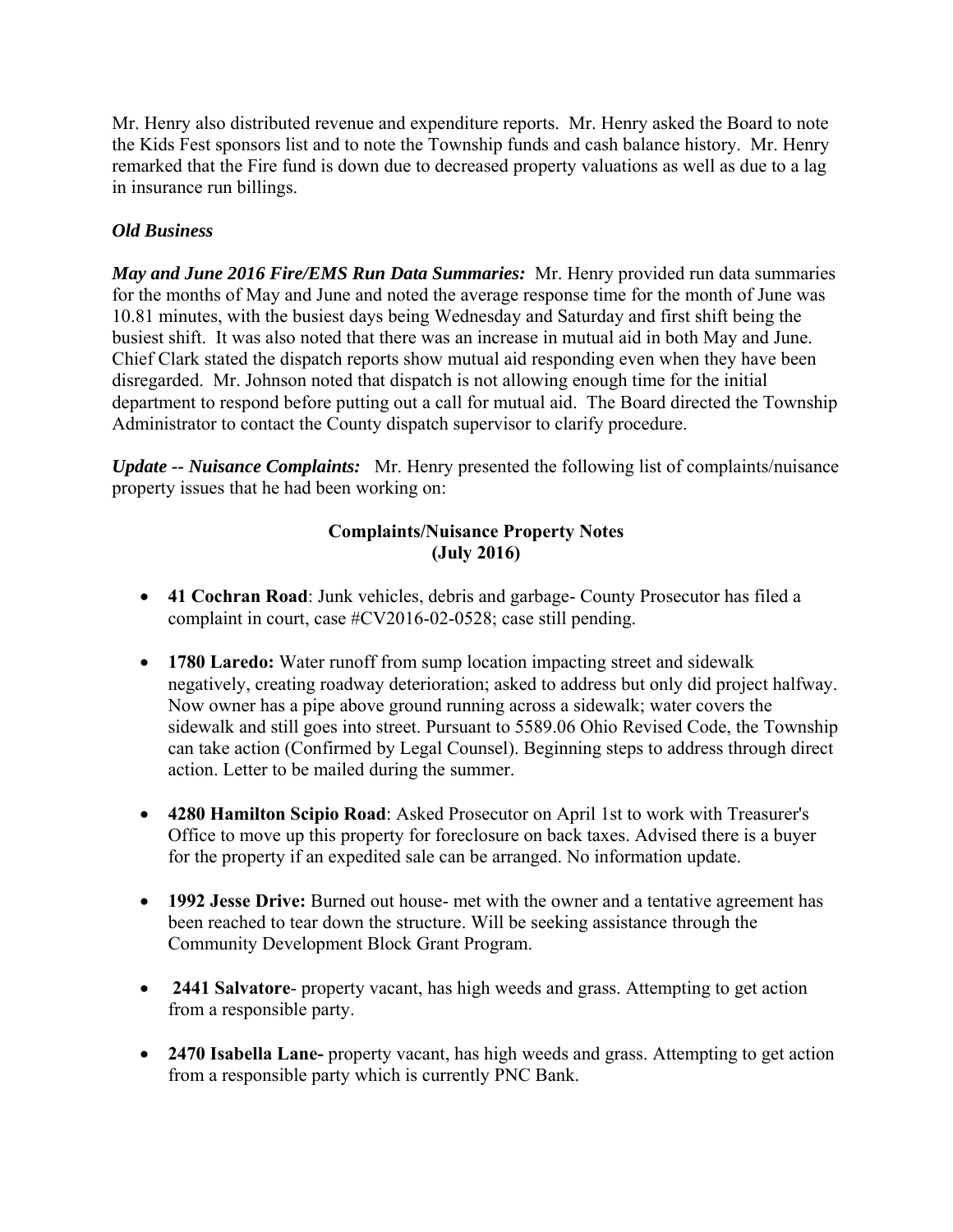- **1936 Vanda and 1912 Vanda** junk vehicles, tires, carpet, and debris. Referring to County Building and Zoning. No update received from the County.
- **2462 Queen Mary** being handled by County Building and Zoning. Debris, junk and excessive storage of recreational equipment etc. Case is pending court complaint or mediated resolution.
- **Laredo**: Two properties addressed; both cut.
- **Del Rio**: 1839/1773 High Grass/weeds. Cut and Letters sent.
- **620 Boyle Road**: High grass, weeds, some trash; owner came in and stated he would start mowing and cleaning up. Work is partially complete.

Mr. Henry noted that within the past 24 hours, a tentative agreement had been reached with the 1992 Jesse Drive property owner. The Township will be able to proceed with getting grant money to tear down the structure on this property.

*Registration of Vendors – Discussion Only:* Mr. Henry distributed a sample resolution and draft Rules and Regulations for vendors to the Board. Mr. Henry asked the Trustees to review the materials and, if there was agreement, he would prepare a resolution for the Prosecutor to review and present it at a future Board meeting.

*Other Old Business:* Fire Chief Clark reported that the Fire Department received an EMS Public Safety grant and requested a motion from the Board to accept the grant funds. Mr. Henry explained that the grant was awarded through the Ohio Department of Public Safety, Emergency Medical Services Division for contract year 2016-2017 in the amount of \$5,250.00. The program is a reimbursement program and reimbursement requests must be made no later than June 30, 2017 along with a final expenditure report. After discussion, **motion** by Mr. Miller, seconded by Mr. Johnson, to accept said award and authorize expenditures accordingly. After discussion, a roll call taken with all three Trustees voting yes.

Chief Clark requested that Mr. Sullivan research if the funds could be used to purchase new computer tablets. Mr. Henry stated additional review was needed to be done first in order to determine if funds were available (as this grant money is reimbursement money) and to determine what type of tablet would work with the Township's existing equipment.

# *New Business*

*Resolution No. 27-16 – Approve Tax Budget for 2017:* Mr. Henry explained that Resolution No. 27-16 approves the 2017 Tax Budget which was reviewed in the Public Hearing held prior to the Board meeting. After some discussion, Mr. Stitsinger made a **motion** to adopt Resolution No. 27-16 which was seconded by Mr. Johnson. Upon roll call, all three Trustees voted yes.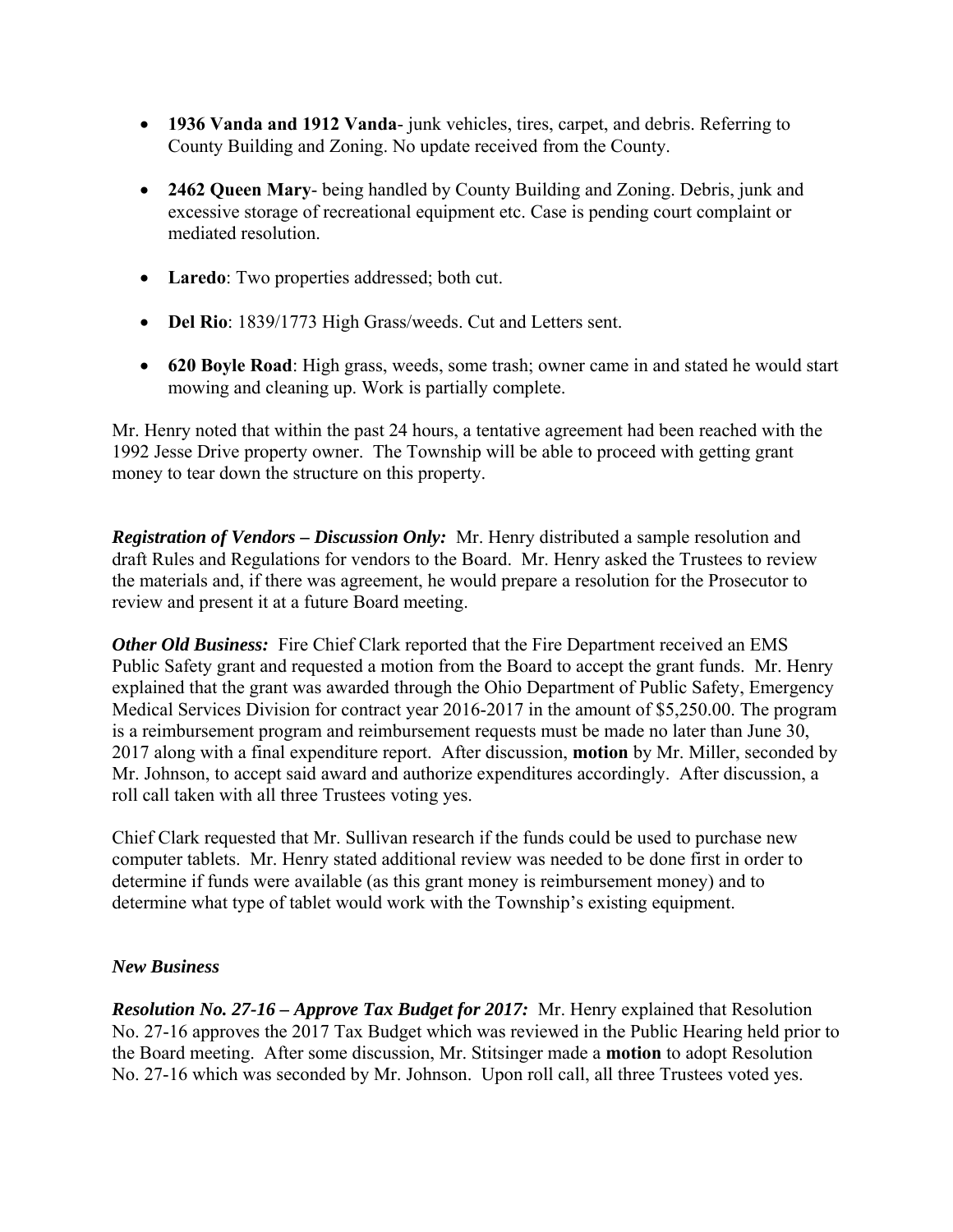# **Resolution No. 27-16**

# **Approving the Tax Budget for Hanover Township for Fiscal Year 2017 and Authorizing the Submission of the Budget to the County Auditor and Budget Commission**

*Whereas*, the Fiscal Officer prepared the Fiscal Year 2017 Tax Budget, the main components of which were summarily reviewed during public meetings held on June 8, 2016 and Public Hearing held July 13, 2016 at 5:45 PM as advertised; and

*Whereas*, revenue and expenditure projections were based upon analysis of the last few years and adjusted for special circumstances identified in the current fiscal year (such as economic factors, grants, debt retirement, property evaluations and other reimbursements); and

*Whereas*, the actual 2017 budget and appropriations will not be adopted until the first quarter of 2017; and

*Whereas*, Ohio Revised Code requirements mandate the submission of the 2017 Tax Budget to the County Auditor by July 15, 2016,

#### *Be it resolved by the Board of Township Trustees of Hanover Township Butler County, Ohio*

**Section I**. That the 2017 Tax Budget( totaling \$2,094,000.00 plus Debt Service of \$139,450.00), as attached and presented by the Fiscal Officer, is hereby adopted and authorized for submission to the Butler County Auditor in accordance with requirements of the Ohio Revised Code. The Fiscal Officer is hereby requested to deliver said Tax Budget to the County Auditor as soon as practicable but no later than July 15, 2016.

The foregoing resolution was adopted in an open public meeting and is a reflection of the official action taken by the Board of Trustees of Hanover Township Butler County, Ohio on the 13th day of July 2016.

| <b>Board of Trustees</b>                                 | <i>Vote</i> | <b>Attest and Authentication:</b>           |
|----------------------------------------------------------|-------------|---------------------------------------------|
| Larry Miller<br>Fred J. Stitsinger<br>Douglas L. Johnson |             | Gregory L. Sullivan<br>Fiscal Officer/Clerk |

*Resolution No. 28-16 – Approve Resolution of Necessity Fire Tax Levy:* Mr. Henry explained that at the June 27, 2016 Special Board meeting, the Board agreed to take a different direction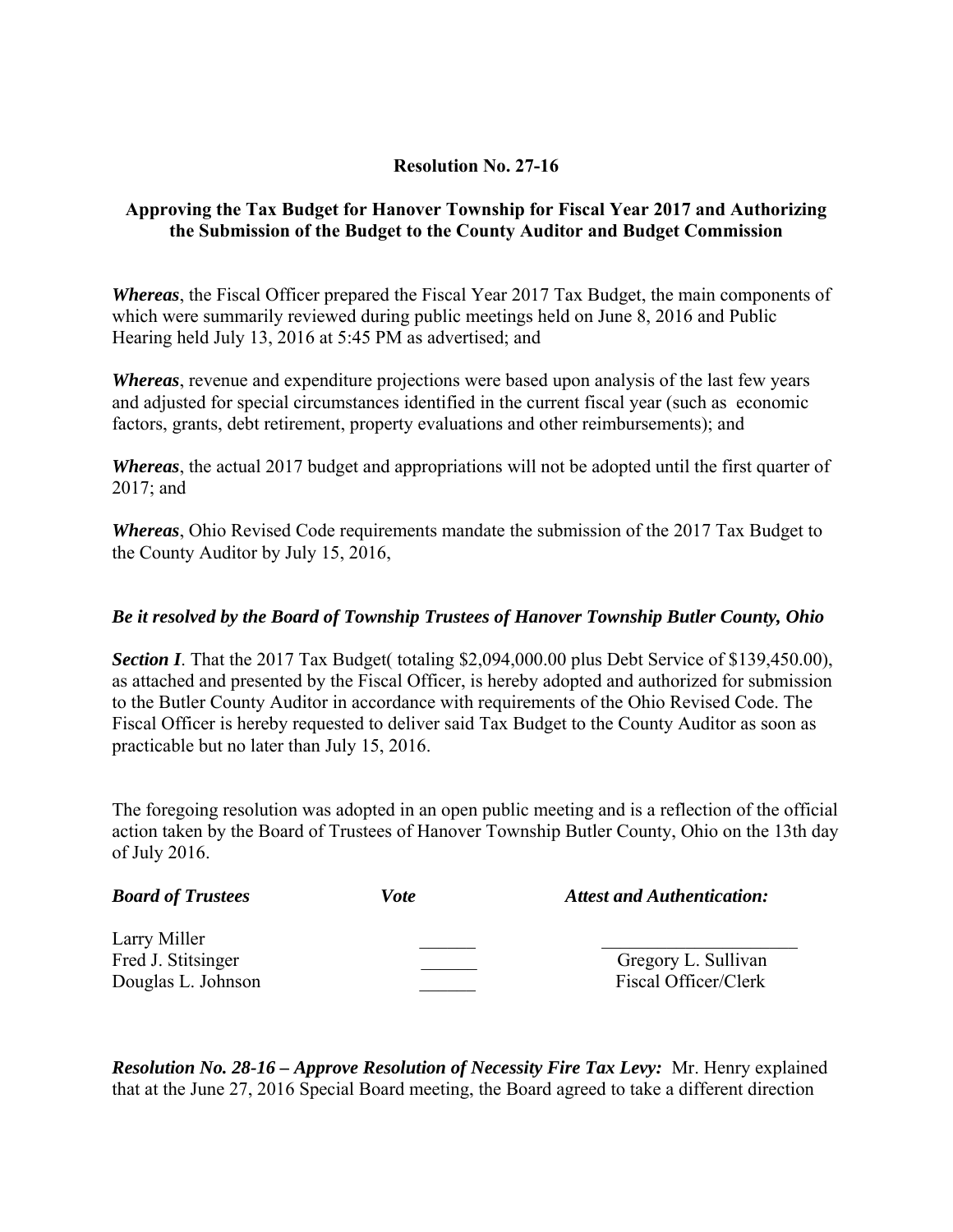regarding the levy for the Township. On June 28, 2016, Mr. Henry forwarded the information to Mary Ann Nardiello (Prosecutor's Office) so that she could prepare the legislation necessary for the July 13, 2016 regular Board meeting in order for the Board to proceed. However, Ms. Nardiello had not yet provided the necessary legislation. After some discussion, Mr. Johnson made a **motion** to adopt Resolution No. 28-16 subject to wordsmithing by Ms. Nardiello, which was seconded by Mr. Stitsinger. Upon roll call, all three Trustees voted yes.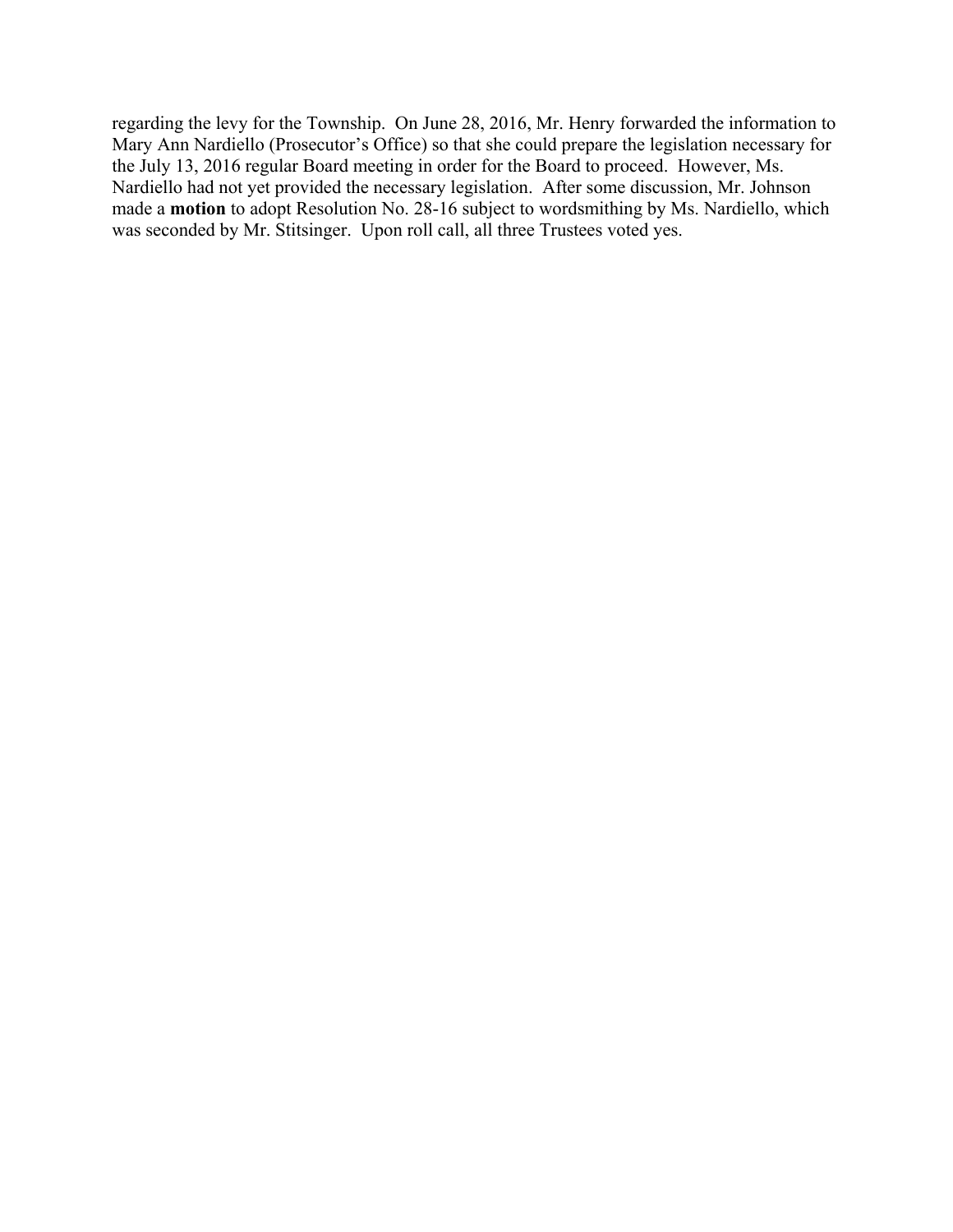#### **RESOLUTION NO. 28-16**

#### **RESOLUTION OF THE BOARD OF TOWNSHIP TRUSTEES OF HANOVER TOWNSHIP, BUTLER COUNTY, OHIO, DECLARING THE NECESSITY FOR LEVY OF A TAX**

 WHEREAS, the amount of taxes which may be raised within the ten-mill limitation will be insufficient to provide an adequate amount for the necessary requirements of providing and maintaining fire protection and emergency medical services for the Hanover Township Fire District, which includes the unincorporated areas of Hanover Township, Butler County, Ohio; and

WHEREAS, Ohio Revised Code § 5705.03 requires that a resolution declaring the necessity of levying a tax outside the ten-mill limitation must be passed and certified to the county auditor in order to permit a board of township trustees to consider the levy of such a tax and must request that the county auditor certify to the board of township trustees the total current tax valuation in the fire district and the dollar amount that would be generated by the tax;

 THEREFORE, BE IT RESOLVED by the Board of Township Trustees of Hanover Township, Butler County, Ohio, at least two-thirds of all members elected thereto concurring, that it is necessary to levy a replacement of a 1.75 mills tax and an increase of 1.75 mills to constitute a tax in excess of the ten-mill limitation for the benefit of the Hanover Township Fire District, for the purpose of providing and maintaining fire apparatus, appliances, buildings, or sites therefor, or sources of water supply and materials therefor, or the establishment and maintenance of lines of fire alarm telegraph, or the payment of permanent, part-time, or volunteer fire fighters or firefighting companies to operate the same, including the payment of the firefighter employers' contribution required under section 742.34 of the Revised Code, or the purchase of ambulance equipment, or the provision of ambulance, paramedic, or other emergency medical services operated by a fire department or firefighting company, as authorized by Ohio Revised Code § 5705.19(I), at a rate not exceeding three and fifty hundredths (3.50) mills for each one dollar of valuation, which amounts to forty five cents (\$0.350) for each one hundred dollars of valuation; and

BE IT FURTHER RESOLVED, that the tax levy is for tax years 2016, 2017, 2018, 2019, and 2020, first due in calendar year 2017, if approved by a majority of the electors voting thereon; and

BE IT FURTHER RESOLVED, that the question of such tax levy shall be submitted to the electors within the Hanover Township Fire District, which includes the unincorporated areas of Hanover Township, Butler County, Ohio, at the election to be held on November 8, 2016; and

BE IT FURTHER RESOLVED, that the Fiscal Officer is hereby directed to certify a copy of this resolution to the county auditor and to the board of elections of Butler County, Ohio; and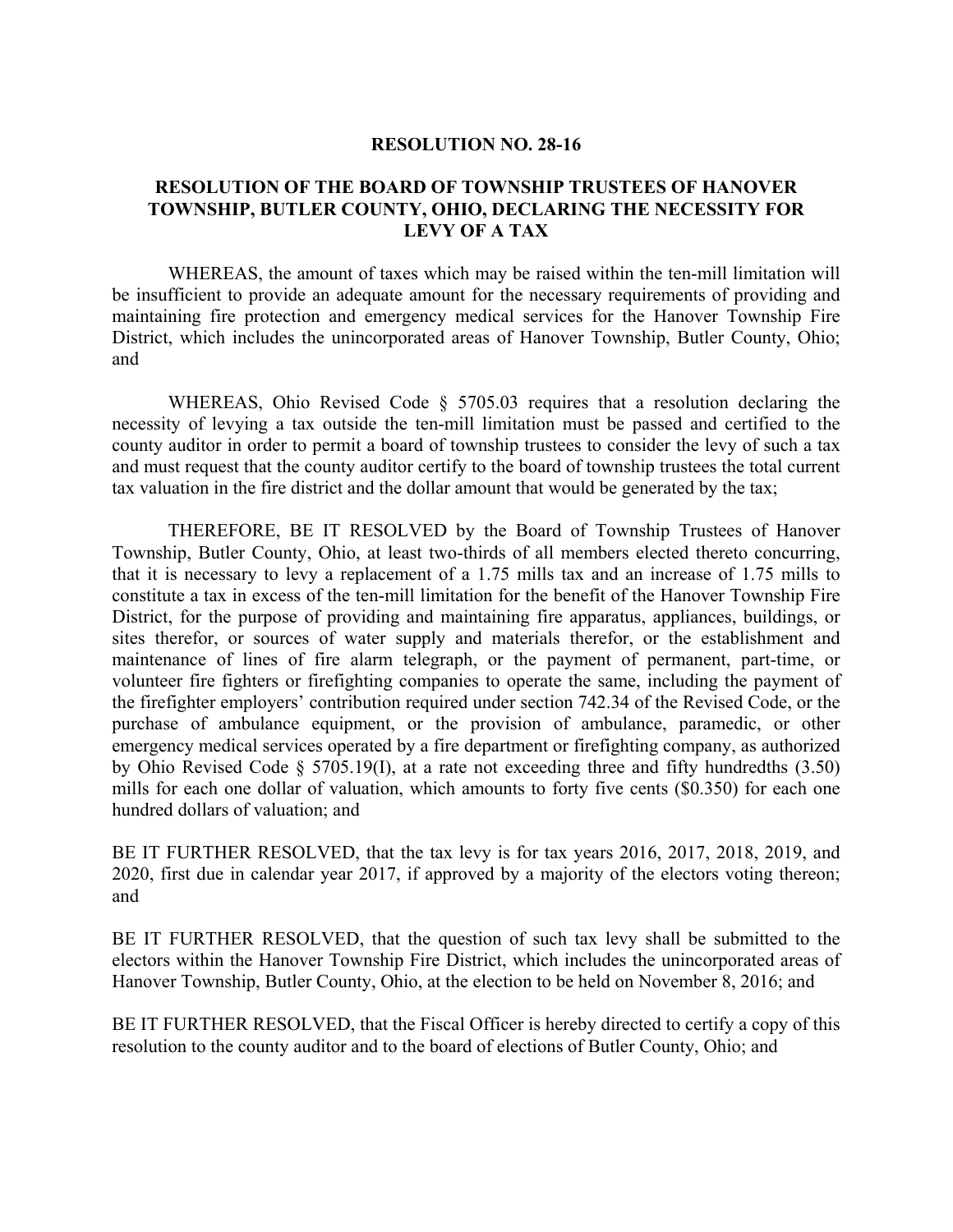BE IT FURTHER RESOLVED, that the Board of Township Trustees of Hanover Township, Butler County, Ohio, hereby requests that the Butler County Auditor certify to this Board the total current tax valuation of the Hanover Township Fire District (the unincorporated area of Hanover Township), Butler County, Ohio, and the dollar amount of revenue that would be generated by the tax levy if approved by the electors.

 Trustee \_\_\_\_\_\_\_\_\_\_ moved for the adoption of the foregoing resolution. Trustee seconded the motion, and upon call of the roll, the vote resulted as follows:

Trustee Miller \_\_\_\_\_\_\_

Trustee Stitsinger \_\_\_\_\_\_\_

Trustee Johnson \_\_\_\_\_\_\_

**The foregoing resolution was adopted in an open public meeting and is a reflection of the official action taken by the Board of Trustees of Hanover Township Butler County, Ohio on the \_\_\_th day of July 2016.** 

Attest:

 **Gregory L. Sullivan** 

*Resolution No. 29-16 – Approve Resolution of Necessity General Operating Levy:* After some discussion, Mr. Stitsinger made a **motion** to adopt Resolution No. 27-16 subject to any necessary wordsmithing by Mary Ann Nardiello, which was seconded by Mr. Miller. Upon roll call, all three Trustees voted yes.

#### **RESOLUTION NO. 29-16**

## **RESOLUTION OF THE BOARD OF TOWNSHIP TRUSTEES OF HANOVER TOWNSHIP, BUTLER COUNTY, OHIO, DECLARING THE NECESSITY FOR LEVY OF A TAX**

 WHEREAS, the amount of taxes which may be raised within the ten-mill limitation will be insufficient to provide an adequate amount for the necessary operating requirements of Hanover Township; and

 WHEREAS, Ohio Revised Code § 5705.03 requires that a resolution declaring the necessity of levying a tax outside the ten-mill limitation must be passed and certified to the county auditor in order to permit a board of township trustees to consider the levy of such a tax and must request that the county auditor certify to the board of township trustees the total current tax valuation in the fire district and the dollar amount that would be generated by the tax;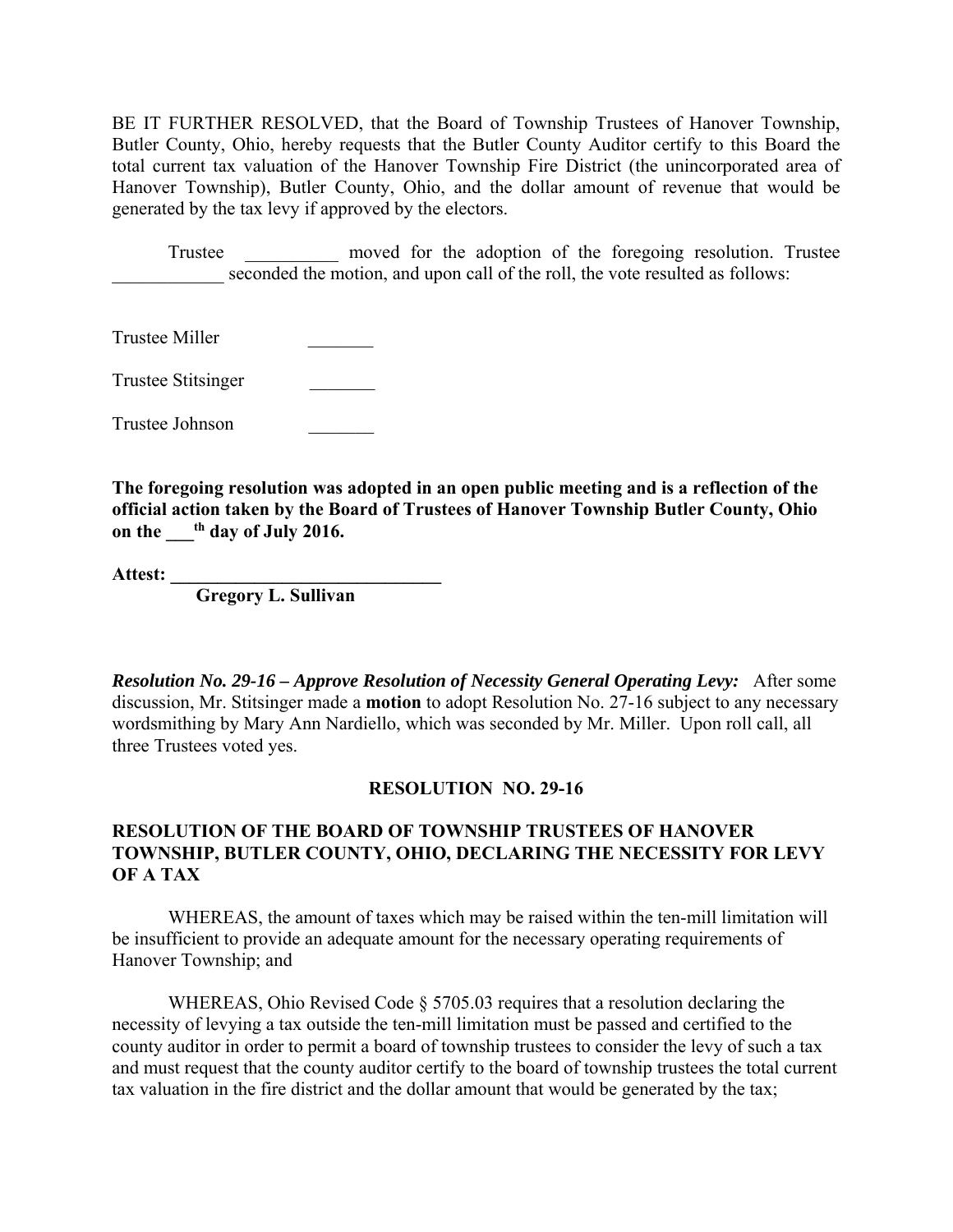THEREFORE, BE IT RESOLVED by the Board of Township Trustees of Hanover Township, Butler County, Ohio, at least two-thirds of all members elected thereto concurring, that it is necessary to levy an additional tax of a 1.75 mills which constitutes a tax in excess of the ten-mill limitation for the benefit of the Hanover Township, for the purpose of providing the necessary operting expeenses for the current expense requirements of Hanover Township as authorized by Ohio Revised Code § 5705.19(A), at a rate not exceeding one and seventy five hundredths (1.75) mills for each one dollar of valuation, which amounts to seventeen and one half cents (\$0.175) for each one hundred dollars of valuation; and

 BE IT FURTHER RESOLVED, that the tax levy is for tax years 2016, 2017, 2018, 2019, and 2020, first due in calendar year 2017, if approved by a majority of the electors voting thereon; and

 BE IT FURTHER RESOLVED, that the question of such tax levy shall be submitted to the electors within the Hanover Township, which includes the unincorporated areas of Hanover Township, Butler County, Ohio, at the election to be held on November 8, 2016; and

 BE IT FURTHER RESOLVED, that the Fiscal Officer is hereby directed to certify a copy of this resolution to the county auditor and to the board of elections of Butler County, Ohio; and

 BE IT FURTHER RESOLVED, that the Board of Township Trustees of Hanover Township, Butler County, Ohio, hereby requests that the Butler County Auditor certify to this Board the total current tax valuation of the Hanover Township (the unincorporated area of Hanover Township), Butler County, Ohio, and the dollar amount of revenue that would be generated by the tax levy if approved by the electors.

Trustee Trustee moved for the adoption of the foregoing resolution. Trustee seconded the motion, and upon call of the roll, the vote resulted as follows:

Trustee Miller \_\_\_\_\_\_\_

Trustee Stitsinger \_\_\_\_\_\_\_

Trustee Johnson \_\_\_\_\_\_\_

**The foregoing resolution was adopted in an open public meeting and is a reflection of the official action taken by the Board of Trustees of Hanover Township Butler County, Ohio on the \_\_\_th day of July 2016.** 

**Attest: \_\_\_\_\_\_\_\_\_\_\_\_\_\_\_\_\_\_\_\_\_\_\_\_\_\_\_\_\_** 

 **Gregory L. Sullivan Fiscal Officer/Clerk**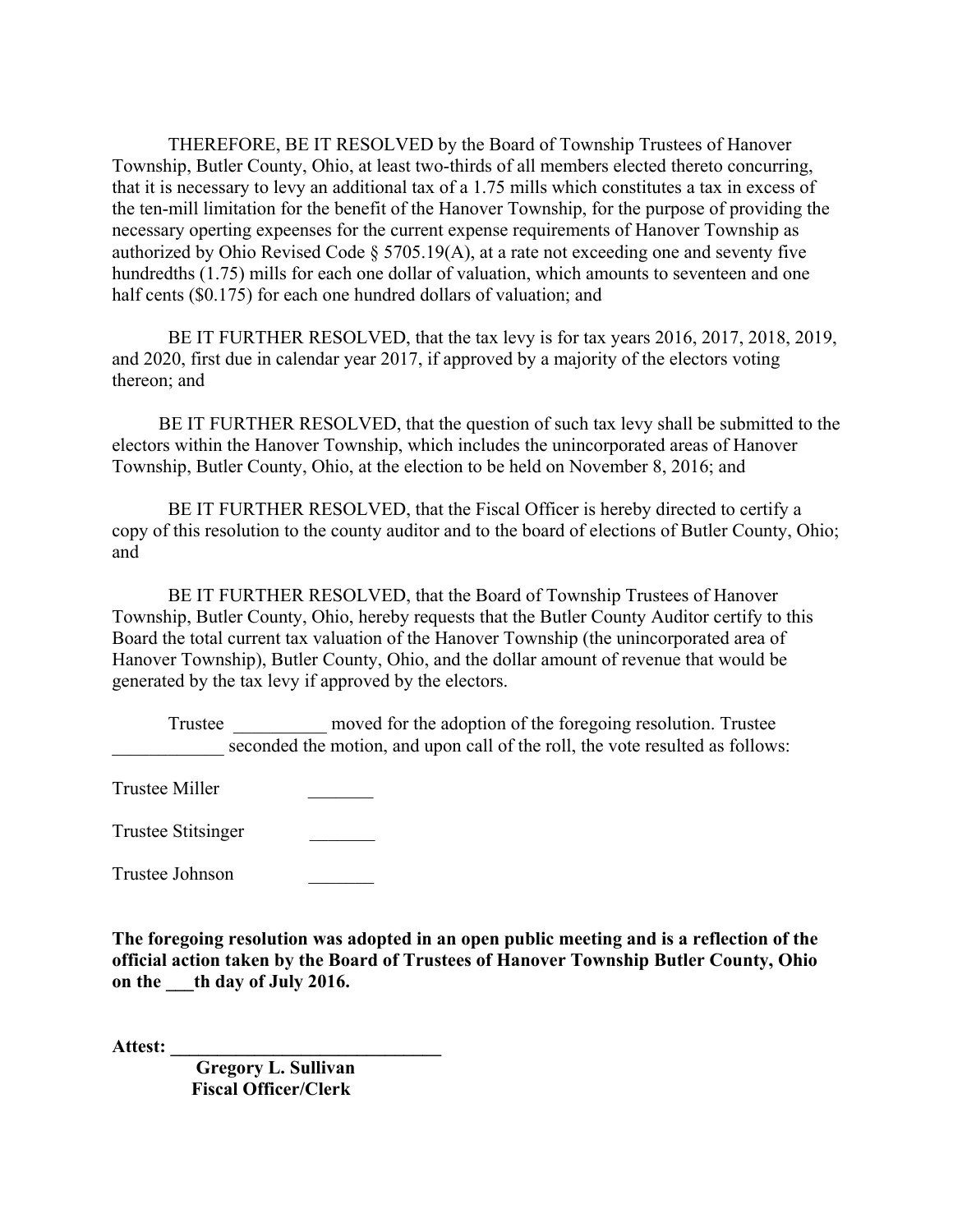*Motion – Confirmation Health Insurance Contract:* Mr. Henry provide the following report to document the steps taken regarding the health insurance contract:

#### *Health Insurance Plan Change History of Action*

#### *From the Administrator Report June 2016:*

*Health Insurance: As you were advised, the Ohio Department of Insurance has taken over the In Health insurance operation. The Department intends to liquidate their assets and shut down the company. Until July 1, 2016 all claims under their plans are guaranteed up to \$500,000 per claim. Hanover Township must change its insurance to another carrier as soon as possible. To effect a somewhat smooth transition and keep employees covered, it is necessary to take action and complete new enrollment forms by June 27, 2016. The Township Administrator is working with Wichert Insurance (broker) to evaluate proposals. A total of 8 proposals from Aetna, Anthem Blue Cross Blue Shield, United Health Care Heritage and Medical Mutual are being examined to keep as close to the current approved benefit as, monthly premiums may increase overall for the group by \$2,000. As of this writing the evaluation is not complete although it appears Aetna is offering the best package. Most of the packages are at the "Gold Level" like our current one except for one at the "Silver Level". The options are to have a Special meeting next week to review or to authorize the Township Administrator to proceed to analyze and select notifying the Board of the proposed action.* 

#### *Board Action Minutes June 8, 2016*

*Information – Health Insurance Update/Changes/Special Meeting or Motion: Mr. Henry reported that the Trustees had been advised regarding the Ohio Department of Insurance taking over the In Health insurance operation. The Department intends to liquidate their assets and shut down the company. Until July 1, 2016 all claims under the In Health plans are guaranteed up to \$500,000 per claim. Hanover Township must change its insurance to another carrier as soon as possible. To effect a somewhat smooth transition and keep employees covered, it is necessary to take action and complete new enrollment forms by June 27, 2016. The Township Administrator is working with Wichert Insurance (broker) to evaluate proposals. A total of 8 proposals from Aetna, Anthem Blue Cross Blue Shield, United Health Care Heritage and Medical Mutual are being examined to keep as close to the current approved benefit as possible; however, monthly premiums may increase overall for the group by \$2,000. As of the June Board meeting the evaluation was not yet complete although it appears Aetna is offering the best package. Mr. Henry explained that most of the packages being quoted are at the "Gold Level" (which is equivalent to the Township's current policy) except for one quote at the "Silver Level". Mr. Henry explained the options are for the Board to have a Special Meeting next week to review the proposals and select a new insurance carrier or to authorize the Township Administrator to analyze the proposals and select a carrier and notify the Board of the proposed action.* 

#### *After some discussion, Mr. Stitsinger made a motion, seconded by Mr. Miller, to authorize the Township Administrator to analyze the proposals and select a carrier and notify the Board of the proposed action. Upon roll call all three Trustees voted yes.*

On June 27, 2016 during a Special Meeting of the Board of Trustees, Mr. Henry advised that a contract had been agreed upon with Aetna Insurance for Employee Health Insurance coverage to begin July 1, 2016 and run through June 30, 2017.

To make sure the record is clear; a **motion** was made by Mr. Miller, seconded by Mr. Johnson, to formally approve the action of the Township Administrator in securing Aetna Health Insurance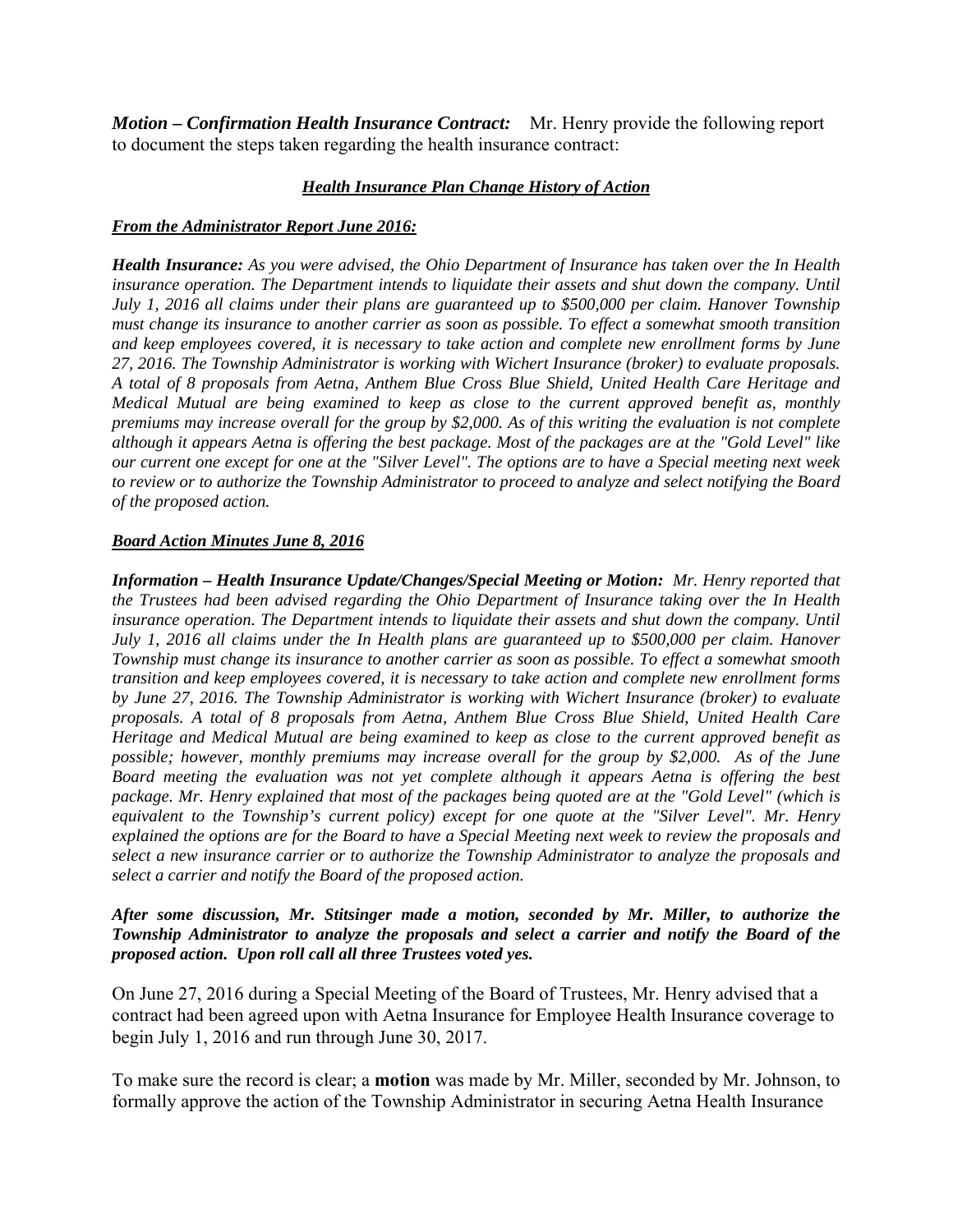Plan Gold PPO 1500 80/50 with a group identifier of #227107. Upon roll call, all three Trustees voted yes.

*Resolution No. 31-16 – Authorize Documents for Electric Aggregation/Ballot Issue:* Mr. Henry reported that he checked references of Energy Alliances and determined that the company was doing a good job for other communities. Mr. Henry explained the purpose of Resolution No. 31-16 was to authorize ballot language for the electorate to vote on a framework for electric aggregation. There is no cost to the Township. After some discussion, Mr. Stitsinger made a **motion** to adopt Resolution No. 31-16 which was seconded by Mr. Miller. Upon roll call, all three Trustees voted yes.

# **RESOLUTION NO. 31-16**

# **A RESOLUTION AUTHORIZING ALL ACTIONS NECESSARY TO EFFECT A GOVERNMENTAL ELECTRIC TOWNSHIP AGGREGATION PROGRAM WITH OPT-OUT PROVISIONS PURSUANT TO SECTION 4928.20, OHIO REVISED CODE, DIRECTING THE BUTLER COUNTY BOARD OF ELECTION TO SUBMIT A BALLOT QUESTION TO THE ELECTORS.**

*WHEREAS,* the Ohio Legislature has enacted electric deregulation legislation which authorizes the legislative authorities of municipal corporations, townships and counties to aggregate automatically, pursuant to Section 4928.20 of the Ohio Revised Code, subject to opt-out provisions, competitive electric service for the retail electric loads located in the respective jurisdictions and to enter into service agreements to facilitate the sale and purchase of the service for the electricity loads; and

*WHEREAS,* such legislative authorities may exercise such authority jointly with any other legislative authorities;

*WHEREAS,* governmental aggregation provides an opportunity for residential and small business customers collectively to participate in the potential benefits of electricity deregulation through lower electric rates which they would not otherwise be able to have individually;

*WHEREAS*, this Board of Trustees seeks to establish a governmental aggregation program with opt-out provisions pursuant to Section 4928.20, Ohio Revised Code (the "aggregation Program"), for the residents, businesses and other electric consumers in Hanover Township and in conjunction jointly with any other municipal corporation, township, county or other political subdivision of the State of Ohio, as permitted by law.

Now therefore be it resolved by the Board of Trustees of Hanover Township:

**SECTION 1.** This Board of Trustees finds and determines that it is in the best interest of Hanover Township its residents, businesses and other electric consumers located within the corporate limits of Hanover Township to establish the Aggregation Program in Hanover Township. Provided that this Resolution and the Aggregation Program is approved by the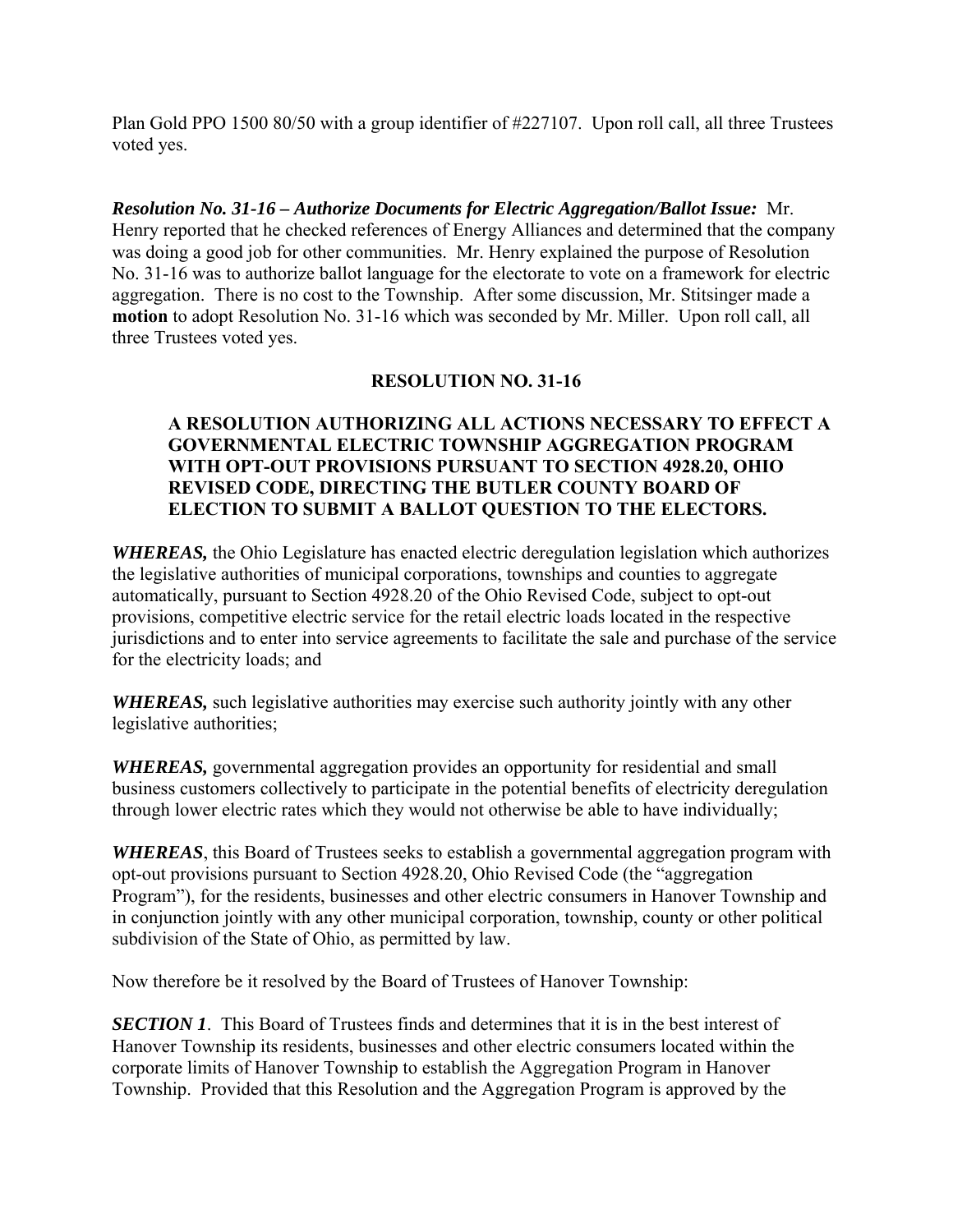electors of Hanover Township pursuant to Section 2 of this Resolution, Hanover Township is hereby authorized to aggregate in accordance with Section 4928.20, Ohio Revised Code, the retail electrical loads located within Hanover Township, and, for that purpose, to enter into service agreements to facilitate for those loads the sale and purchase of electricity. Hanover Township may exercise such authority jointly with any other municipal corporation, township or county or other political subdivision of the State of Oho to the full extent permitted by law. The aggregation will occur automatically for each person owning, occupying, controlling, or using an electric load center proposed to be aggregated and will provide for the opt-out rights described in Section 3 of this Resolution.

*SECTION 2.* The Board of Elections of Butler County is hereby directed to submit the following question to the electors of Hanover Township at the general election on November 8, 2016.

# **"Shall Hanover Township have the authority to aggregate the retail electric loads located in the Township, and for that purpose, enter into service agreements to facilitate for those loads the sale and purchase of electricity, such aggregation to occur automatically except where any person elects to opt out?"**

The Fiscal Officer/Clerk is instructed immediately to file a certified copy of this Resolution and the proposed form of the ballot question with the County Board of Elections not less than ninety (90) days prior to November 8, 2016. The Aggregation Program shall not take effect unless approved by a majority of the electors voting upon this Resolution and the Aggregation Program provided for herein at the election held pursuant to this Section 2 and Section 4928.20 of the Ohio Revised Code.

**SECTION 3.** Upon the approval of a majority of the electors voting at the election provided for in Section 2 of this Resolution, this Board of Trustees individually or jointly with any other political subdivision, shall develop a plan of operation and governance for the Aggregation Program. Before adopting such plan, this Board of Trustees shall hold at least two public hearings on the plan. Before the first hearing, notice of the hearings shall be published once a week for two consecutive weeks in a newspaper of general circulation in Hanover Township. The notice shall summarize the plan and state the date, time, and location of each hearing. No plan adopted by this Board of Trustees shall aggregate the electrical load of any electric load center within Hanover Township unless it in advance clearly discloses to the person owning, occupying, controlling, or using the load center that the person will be enrolled automatically in the Aggregation Program and will remain so enrolled unless the person affirmatively elects by a stated procedure not to be so enrolled. The disclosure shall state prominently the rates, charges, and other terms and conditions of enrollment. The stated procedure shall allow any person enrolled in the Aggregation Program the opportunity to opt out of the program every three years without paying a switching fee. Any such person that opts out of the Aggregation Program pursuant to the stated procedure shall default to the standard service offer provided under division (a) of Section 4928.14 or division (d) of Section 4928.35, Ohio Revised Code until the person chooses an alternative supplier.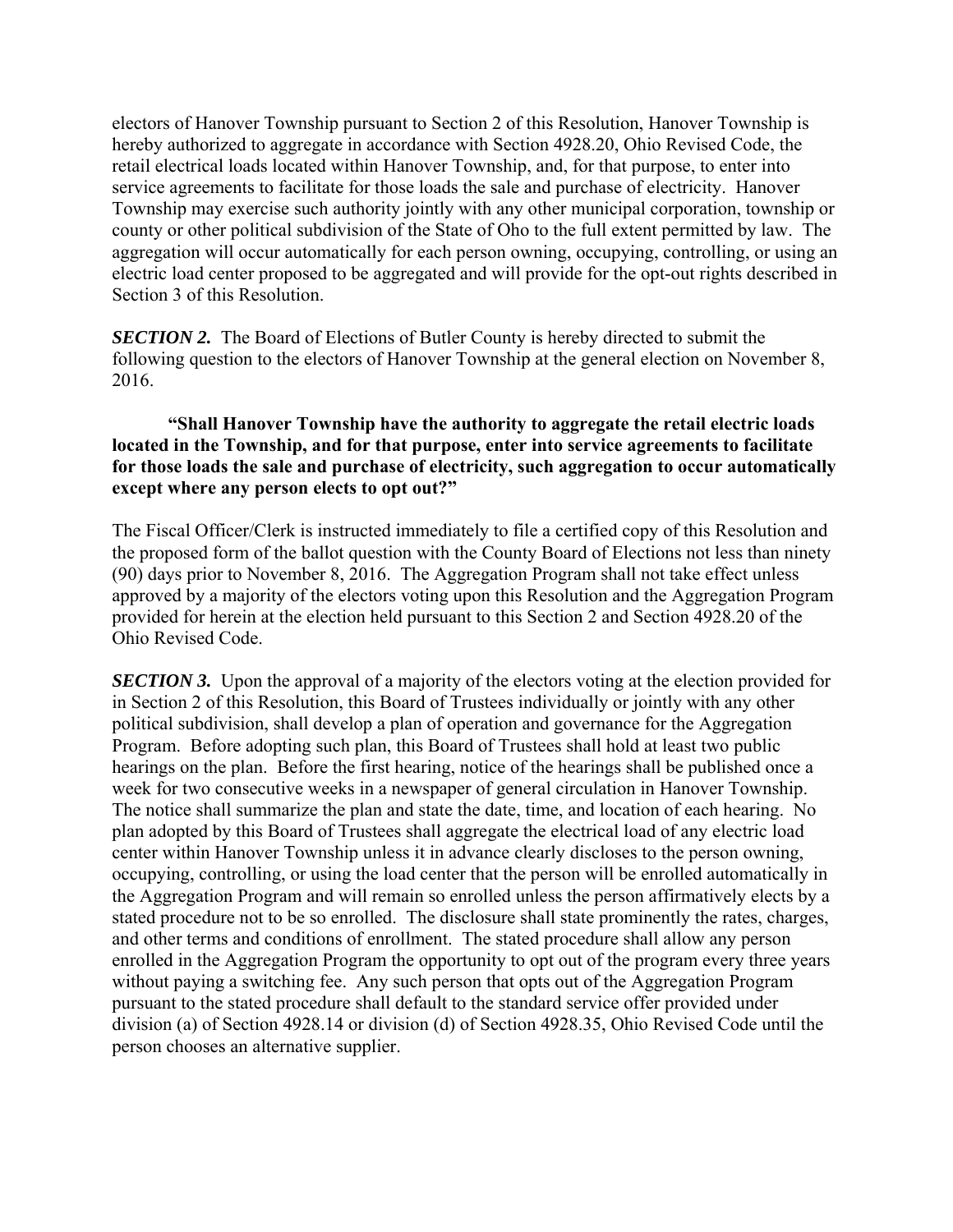*SECTION 4.* This Board of Trustees finds and determines that all formal actions of this Board of Trustees concerning and relating to the adoption of this Resolution were taken in an open meeting of this Board of Trustees. The foregoing resolution was adopted in an open public meeting and is a reflection of the official action taken by the Board of Trustees of Hanover Township Butler County, Ohio on the 13<sup>th</sup> day of July 2016.

**SECTION 5.** Notice of the adoption of this Resolution as provided by law which may include publishing once the title of the Resolution in an abstract prepared by the Township Administrator or Fiscal Officer in Hanover Township, Ohio.

| <b>Board of Trustees</b> | Vote | <b>Attest and Authentication:</b> |
|--------------------------|------|-----------------------------------|
| Larry Miller             |      |                                   |
| Fred J. Stitsinger       |      | Gregory L. Sullivan               |
| Douglas L. Johnson       |      | Fiscal Officer/Clerk              |

*Resolution No. 32-16 – Approve Agreement with Energy Alliances Inc.:* Mr. Henry explained the purpose of Resolution No. 32-16 was to establish a consulting agreement with Energy Alliances. Mr. Henry explained there would be no fees charged to the Township and that Energy Alliances services include helping to educate the public regarding electric aggregation. Mr. Henry also noted that the contract had been reviewed by the Prosecutor's Office. After some discussion, Mr. Stitsinger made a **motion** to adopt Resolution No. 32-16 which was seconded by Mr. Johnson. Upon roll call, all three Trustees voted yes.

# **RESOLUTION N0. 32-16**

# **APPROVING AN AGREEMENT WITH ENERGY ALLIANCES, INC. FOR SERVICES RELATED TO ENERGY CONSULTINGASSOCIATED WITH GAS AND/OR ELECTRIC AGGREGATION ISSUES AND SERVICES**

*WHEREAS,* the Ohio Legislature has enacted electric deregulation legislation which authorizes the legislative authorities of municipal corporations, townships and counties to aggregate automatically, pursuant to Section 4928.20 of the Ohio Revised Code, subject to opt-out provisions, competitive electric service for the retail electric loads located in the respective jurisdictions and to enter into service agreements to facilitate the sale and purchase of the service for the electricity loads; and

*WHEREAS,* Hanover Township is submitting a ballot question to the electorate for consideration of electric aggregation;

*WHEREAS,* governmental aggregation provides an opportunity for residential and small business customers collectively to participate in the potential benefits of electricity deregulation through lower electric rates which they would not otherwise be able to have individually;

*WHEREAS*, this Board of Trustees determines it is in the best interests of the Township to enter into an agreement with Energy Alliances, Inc. located at 8469 Blue Ash Road, Suite 1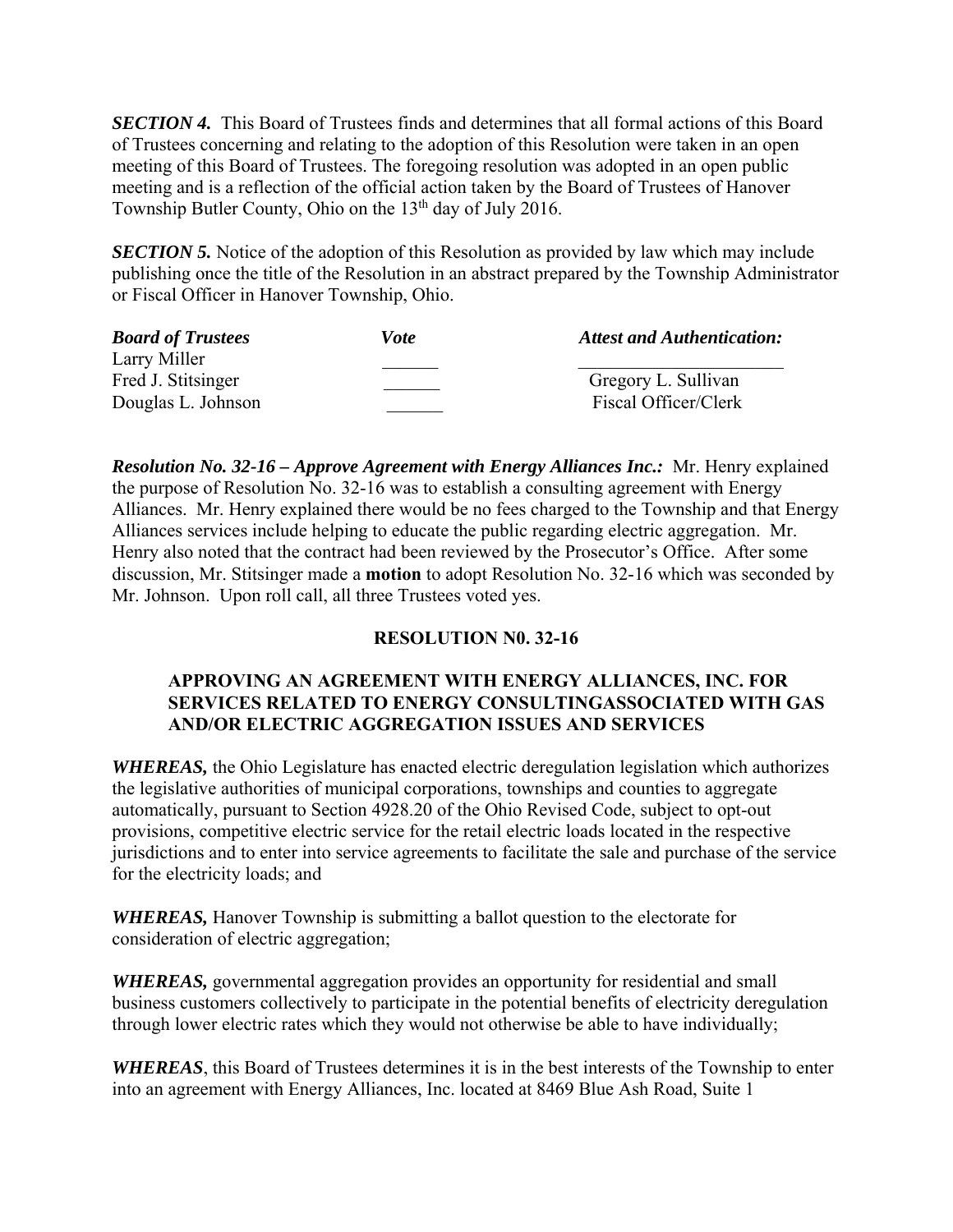Cincinnati, Ohio 45236 to provide energy consulting services for gas and/or electric aggregation services,

*Whereas*, said proposed agreement has been reviewed by the County Prosecutor's Office,

# **Now therefore be it resolved by the Board of Trustees of Hanover Township:**

**SECTION 1.** This Board of Trustees finds and determines that it is in the best interest of Hanover Township its residents, businesses and other electric consumers located within the corporate limits of Hanover Township to authorize and approve an agreement with Energy Alliances, Inc. located at 8469 Blue Ash Road, Suite 1 Cincinnati, Ohio 45236 to provide energy consulting services for gas and/or electric aggregation services with no direct fee to the Township or its residents as outlined in the attached agreement.

*SECTION 2.* The Township Administrator is hereby authorized to execute said agreement on behalf of the Board of Trustees and to work with Energy Alliances, Inc. to implement the referenced services.

effect unless approved by a majority of the electors voting upon this Resolution and the Aggregation Program provided for herein at the election held pursuant to this Section 2 and Section 4928.20 of the Ohio Revised Code.

*SECTION 4.* This Board of Trustees finds and determines that all formal actions of this Board of Trustees concerning and relating to the adoption of this Resolution were taken in an open meeting of this Board of Trustees. The foregoing resolution was adopted in an open public meeting and is a reflection of the official action taken by the Board of Trustees of Hanover Township Butler County, Ohio on the 13<sup>th</sup> day of July 2016.

| <b>Board of Trustees</b> | <i>Vote</i> | <b>Attest and Authentication:</b> |
|--------------------------|-------------|-----------------------------------|
| Larry Miller             |             |                                   |
| Fred J. Stitsinger       |             | Gregory L. Sullivan               |
| Douglas L. Johnson       |             | Fiscal Officer/Clerk              |

*Motion – Approve Cemetery Lot Sell Back – John Cress:* Mr. Henry reported that Mr. John Cress, 3145 Stahlheber Road, Hamilton, Ohio 45013 has requested a refund of \$1,160 minus a transfer fee of \$25.00 for Graves 5 and 6, Lot 21, Section J purchased in July 2010. The Township has received the proper verification including the receipt for the purchase. Based upon past practice and the submission of the appropriate documentation, there is no objection to allowing the refund/ buy back of this site. After review, Mr. Miller made a **motion** to approve the refund \$1,160.00 minus a \$25.00 transfer fee as requested from the Cemetery Fund. Mr.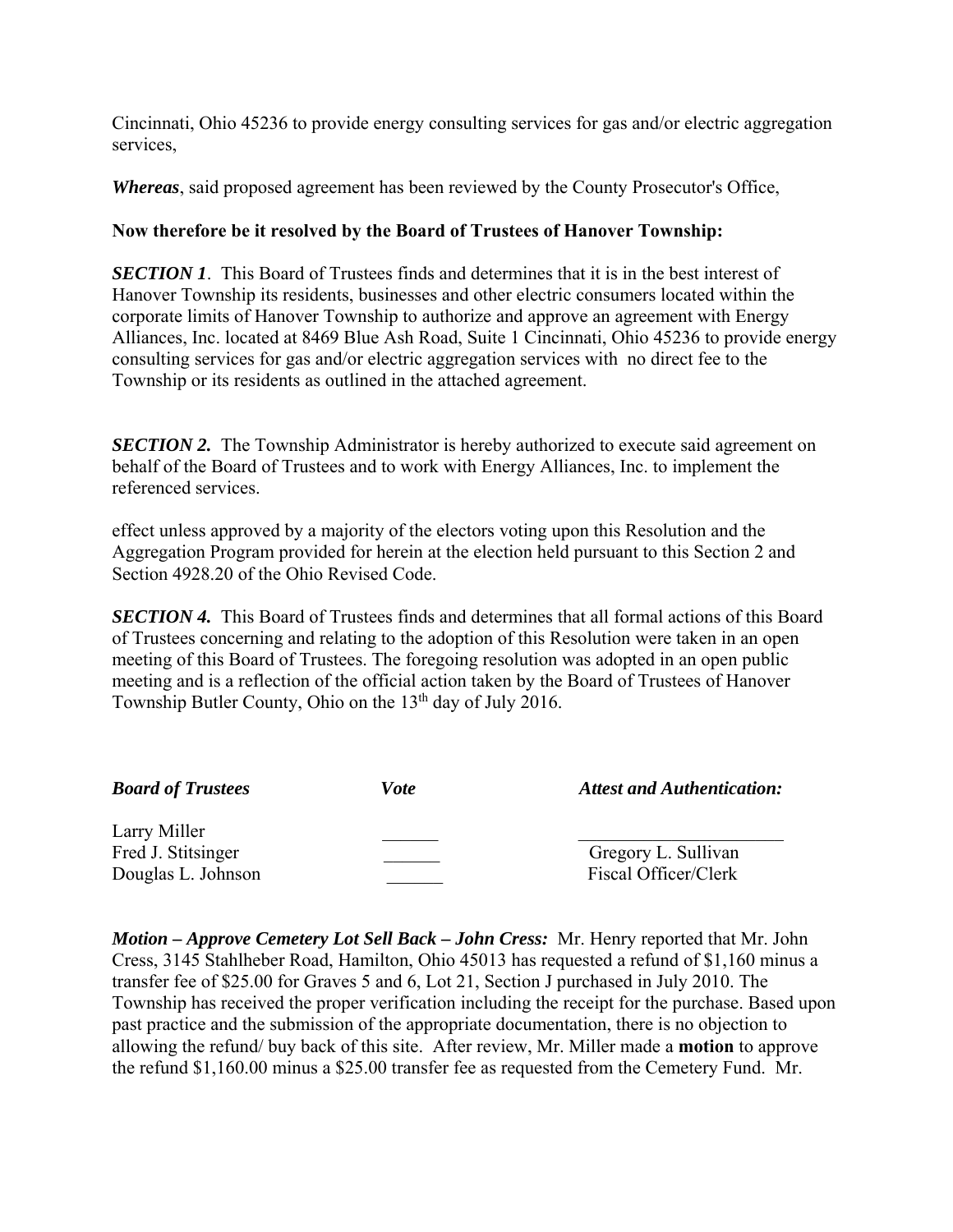Johnson seconded the motion. After discussion, a roll call vote was taken and all three Trustees voted yes.

*Motion – Approve Cemetery Lot Transfer/Sale – Colwell/Beckman:* Let the record of Millville Cemetery show that Sandra L. Colwell, 221 Poplar Street, College Corner, Ohio 45003 is the owner of Graves 3, 4, and 5 Lot 11 Section G in Millville Cemetery and that Ms. Colwell is transferring/ selling burial rights to Nancy Beckman, 2412 Queen Mary Lane, Hamilton, Ohio 45013. A notarized affidavit of transfer/selling has been submitted and is on file. After review, Mr. Stitsinger made a **motion** to let the record of Millville Cemetery reflect changes has outlined above. Mr. Johnson seconded the motion. After discussion, a roll call vote was taken and all three Trustees voted yes.

*Motion – Approve Cemetery Lot Transfer/Sale – McCarty/Little:* Let the record of Millville Cemetery show that Florence McCarty, 107 Olympus Dive, Hamilton, Ohio 45013 is the owner of graves 1, 2, and 3 Lot 206 Section E in Millville Cemetery and that Ms. McCarty is transferring burial rights to her daughter Sherri K. Little of 2384 Pierson Road, Oxford, Ohio 45056. Ms. McCarty is retaining grave #2 in the referenced location for her own use. An affidavit of transfer and power of attorney documents have been presented to verify said transfer. After review, Mr. Miller made a **motion** to let the record of Millville Cemetery reflect changes has outlined above. Mr. Stitsinger seconded the motion. After discussion, a roll call vote was taken and all three Trustees voted yes.

# *Other New Business*

Under Other New Business, Mr. Henry provided copies of 2015 Total Fire Department expenditures by Major Category to the Trustees. Mr. Henry explained the information could be used to answer questions regarding the proposed levies from the public, firefighters, and other interested parties.

Also under Other New Business, Mr. Henry reported that the 2014/2015 audit had been completed and the official report was pending. Mr. Henry noted that the Township received two minor findings from the audit.

Also under Other New Business, Mr. Henry reported that he and the Fiscal Officer would be preparing revisions and recommendations regarding time sheets and payroll procedures which will be reviewed with Fire Department supervisors and Road Department employees.

Also under Other New Business, Mr. Henry asked the Trustees to note miscellaneous correspondence and general information in their meeting packets which included: Butler County Building Permit Report for June 2016, Ohio Township Association Legislative Update, information from the County Community Development Department regarding Home Assistance programs, Hanover Winery Farmers Market announcement, OTA informational resources sheet, an article from the local paper regarding staffing difficulties encountered by Butler County fire departments, the agenda for the July 14 BCTA meeting, and other miscellaneous information and notices.